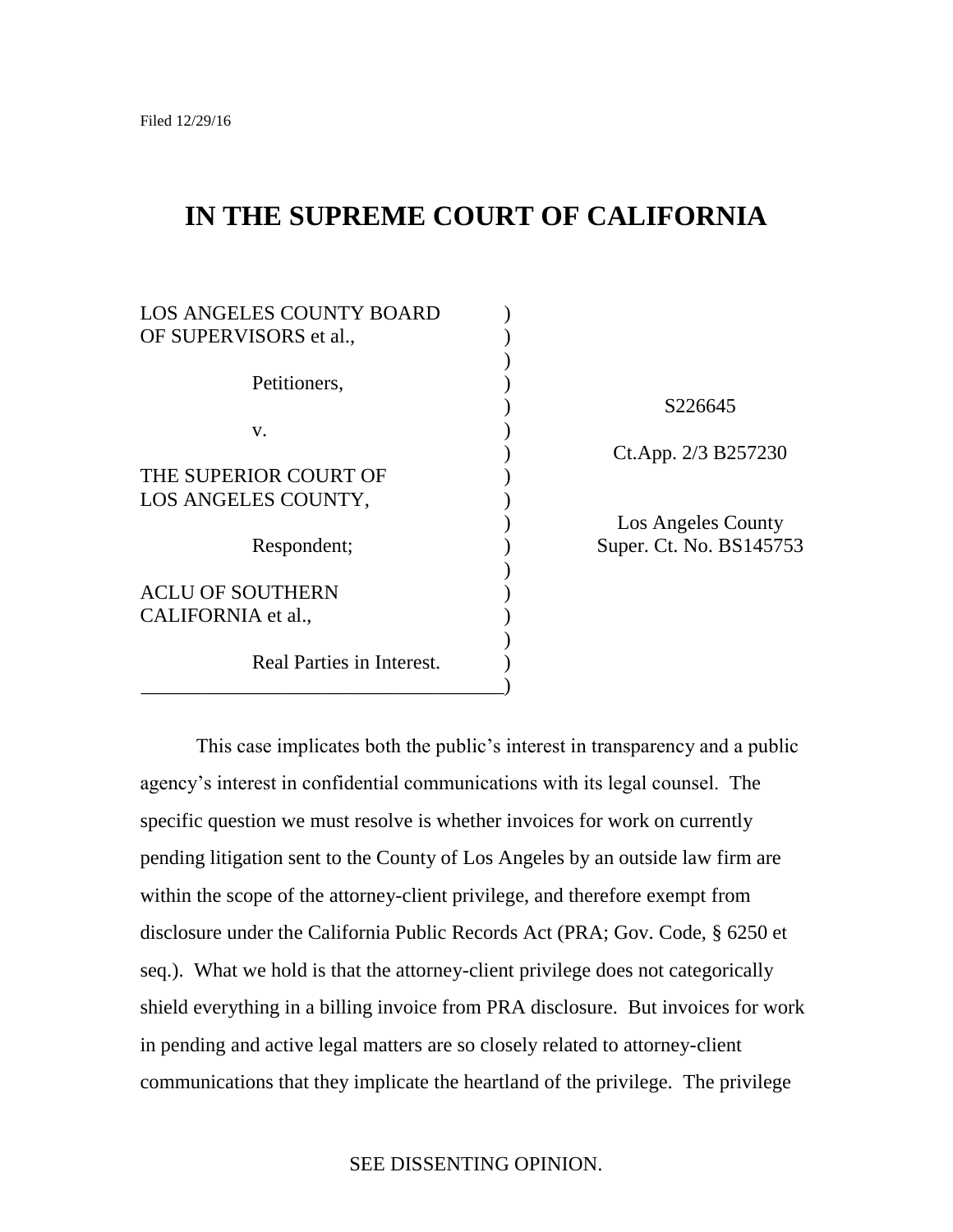therefore protects the confidentiality of invoices for work in pending and active legal matters.

### **I. BACKGROUND**

On July 1, 2013, following several publicized inquiries into allegations of excessive force against inmates housed in the Los Angeles County jail system, the ACLU of Southern California and Eric Preven (collectively, the ACLU) submitted a PRA request to the Los Angeles County Board of Supervisors and the Office of the Los Angeles County Counsel (collectively, the County). The request sought "invoices" specifying the amounts that the County had been billed by any law firm in connection with nine different lawsuits alleging excessive force against jail inmates.

In a letter dated July 26, 2013, the County agreed to produce copies of the requested invoices related to three such lawsuits that were no longer pending, with attorney-client privileged and work product information redacted. The County declined to provide invoices for the remaining six lawsuits, which were still pending. According to the County, "the detailed description, timing, and amount of attorney work performed, which communicates to the client and discloses attorney strategy, tactics, thought processes and analysis" were privileged under the Evidence Code and therefore exempt from disclosure under Government Code section 6254, subdivision (k) (all undesignated cites hereafter are to the Government Code). The requested invoices, the County continued, were also exempt under the PRA's catchall provision, section 6255, subdivision (a), ―because the public interest served by not disclosing the records at this time clearly outweighs the public interest served by disclosure of the records."

On October 31, 2013, the ACLU filed a petition for writ of mandate in the superior court, seeking to compel the County to "comply with the [PRA]" and disclose the requested records for all nine lawsuits. The ACLU framed its request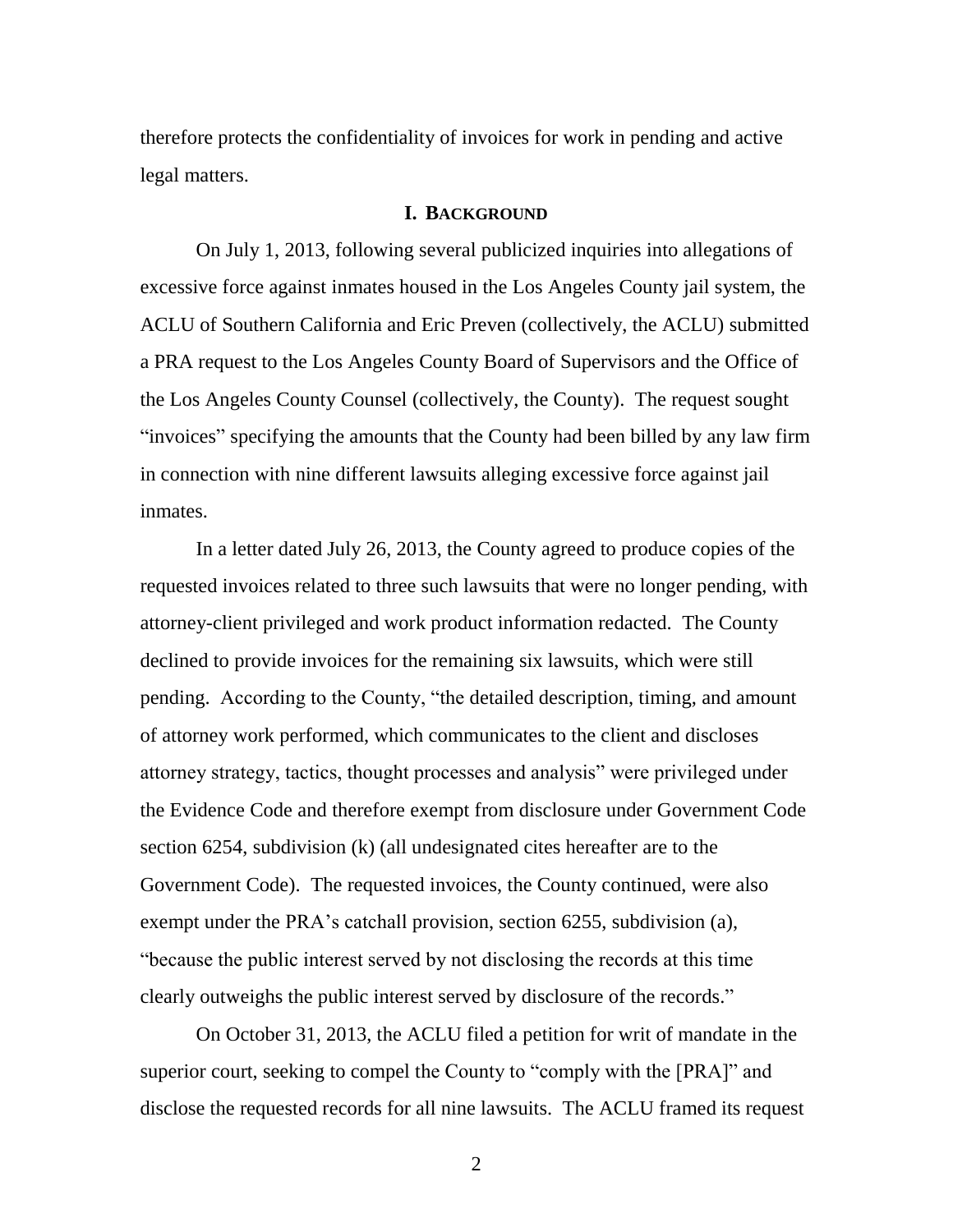for the invoices as follows: "Current and former jail inmates have brought numerous lawsuits against the County and others for alleged excessive force. The County has retained a number of law firms to defend against these suits. It is believed that the selected law firms may have engaged in 'scorched earth' litigation tactics and dragged out cases even when a settlement was in the best interest of the County or when a settlement was likely. Given the issues raised by the allegations in these complaints and the use of taxpayer dollars to pay for the alleged use of scorched earth litigation tactics, the public has a right and interest in ensuring the transparent and efficient use of taxpayer money." Defending such lawsuits, the plaintiffs estimated, could cost tens of millions of dollars. After a hearing on June 5, 2014, the court granted the ACLU's petition. The court held that the County had failed to show the invoices were attorney-client privileged communications. As a result, the court ordered the County to release "the billing statements for the nine lawsuits identified in the July 1, 2013 []PRA request." But ―[t]o the extent these documents reflect an attorney's legal opinion or advice, or reveal an attorney's mental impressions or theories of the case," the court held that "such limited information may be redacted."

The County then filed its own petition for writ of mandate in the Court of Appeal, which granted the County's petition and vacated the superior court's order. The Court of Appeal found that "the invoices are confidential communications within the meaning of Evidence Code section 952," and therefore "are exempt from disclosure under Government Code section 6254, subdivision (k).‖ Relying on our decision in *Costco Wholesale Corp. v. Superior Court* (2009) 47 Cal.4th 725 (*Costco*), the appellate court concluded that "the proper focus in the privilege inquiry is not whether the communication contains an attorney's opinion or advice, but whether the relationship is one of attorney-client and whether the communication was confidentially transmitted in the course of that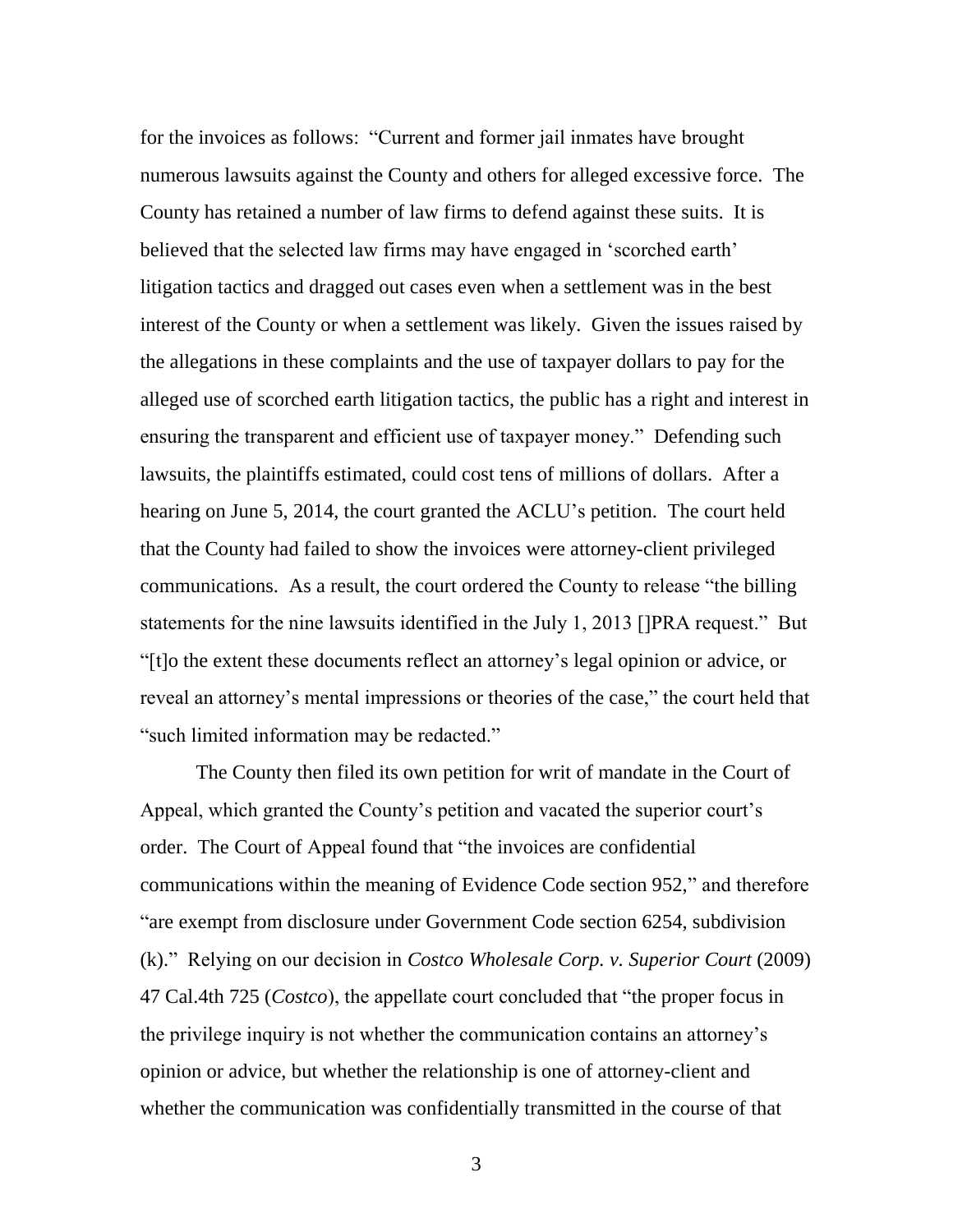relationship." And " *Secause the privilege protects a <i>transmission* irrespective of its content,' " the Court of Appeal held that "the invoices" — which "constituted information transmitted by the law firms to the County in the course of the representation" and in confidence — were confidential communications within the meaning of Evidence Code section 952. Given this conclusion, the Court of Appeal did not reach the parties' contentions regarding application of the PRA's catchall provision or Business and Professions Code sections 6148 and 6149. We then granted review.

### **II. DISCUSSION**

The primary question raised in this case is whether invoices for legal services transmitted to a government agency by outside counsel are categorically protected by the attorney-client privilege and therefore exempt from disclosure under the PRA, and if not, whether any of the information sought by the ACLU is nonetheless covered by the privilege.

### **A. Statutory Scheme**

### *1. PRA*

The PRA and the California Constitution provide the public with a broad right of access to government information. (*Sierra Club v. Superior Court* (2013) 57 Cal.4th 157, 164.) The PRA, enacted in 1968, grants access to public records held by state and local agencies. (§ 6250 et seq.) Modeled after the federal Freedom of Information Act (5 U.S.C. § 552 et seq.), the PRA was enacted for the purpose of increasing freedom of information by giving members of the public access to records in the possession of state and local agencies. (*Filarsky v. Superior Court* (2002) 28 Cal.4th 419, 425.) Such "access to information concerning the conduct of the people's business," the Legislature declared, "is a fundamental and necessary right of every person in this state."  $(\S 6250.)$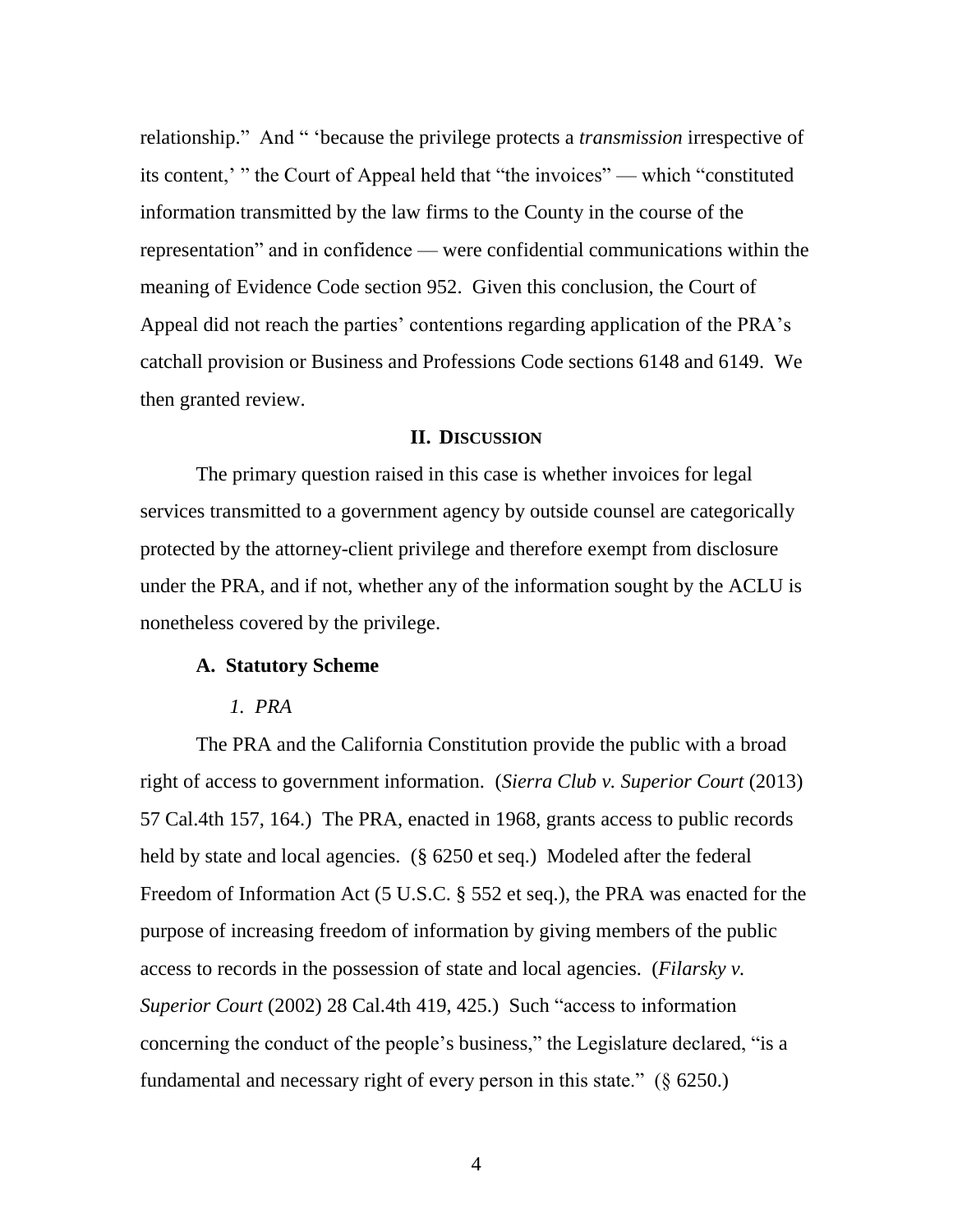Consistent with the Legislature's purpose, the PRA broadly defines "public records" to include "any writing containing information relating to the conduct of the public's business prepared, owned, used, or retained by any state or local agency regardless of physical form or characteristics."  $(\S$  6252, subd. (e).)

As the result of a 2004 initiative, Proposition 59, voters enshrined the PRA's right of access to information in the state Constitution: "The people have the right of access to information concerning the conduct of the people's business, and, therefore, . . . the writings of public officials and agencies shall be open to public scrutiny." (Cal. Const., art. I, § 3, subd. (b)(1).) As amended by the initiative, the Constitution also directs that statutes "shall be broadly construed if it furthers the people's right of access, and narrowly construed if it limits the right of access." (Cal. Const., art. I,  $\S$  3, subd. (b)(2).)

Despite the value assigned to robust public disclosure of government records both in the California Constitution and in the PRA, two statutory exceptions nonetheless exist. The first is section 6255(a), the PRA's catchall provision allowing a government agency to withhold a public record if it can demonstrate that "on the facts of the particular case the public interest served by not disclosing the record clearly outweighs the public interest served by disclosure of the record.‖ In determining the propriety of an agency's reliance on the catchall provision to withhold public records, the burden of proof is on the agency "to demonstrate a clear overbalance" in favor of nondisclosure. (*Michaelis*, *Montanari & Johnson v. Superior Court* (2006) 38 Cal.4th 1065, 1071.) The second is section 6254, which lists certain categories of records exempt from PRA disclosure. These exemptions are largely concerned with protecting " 'the privacy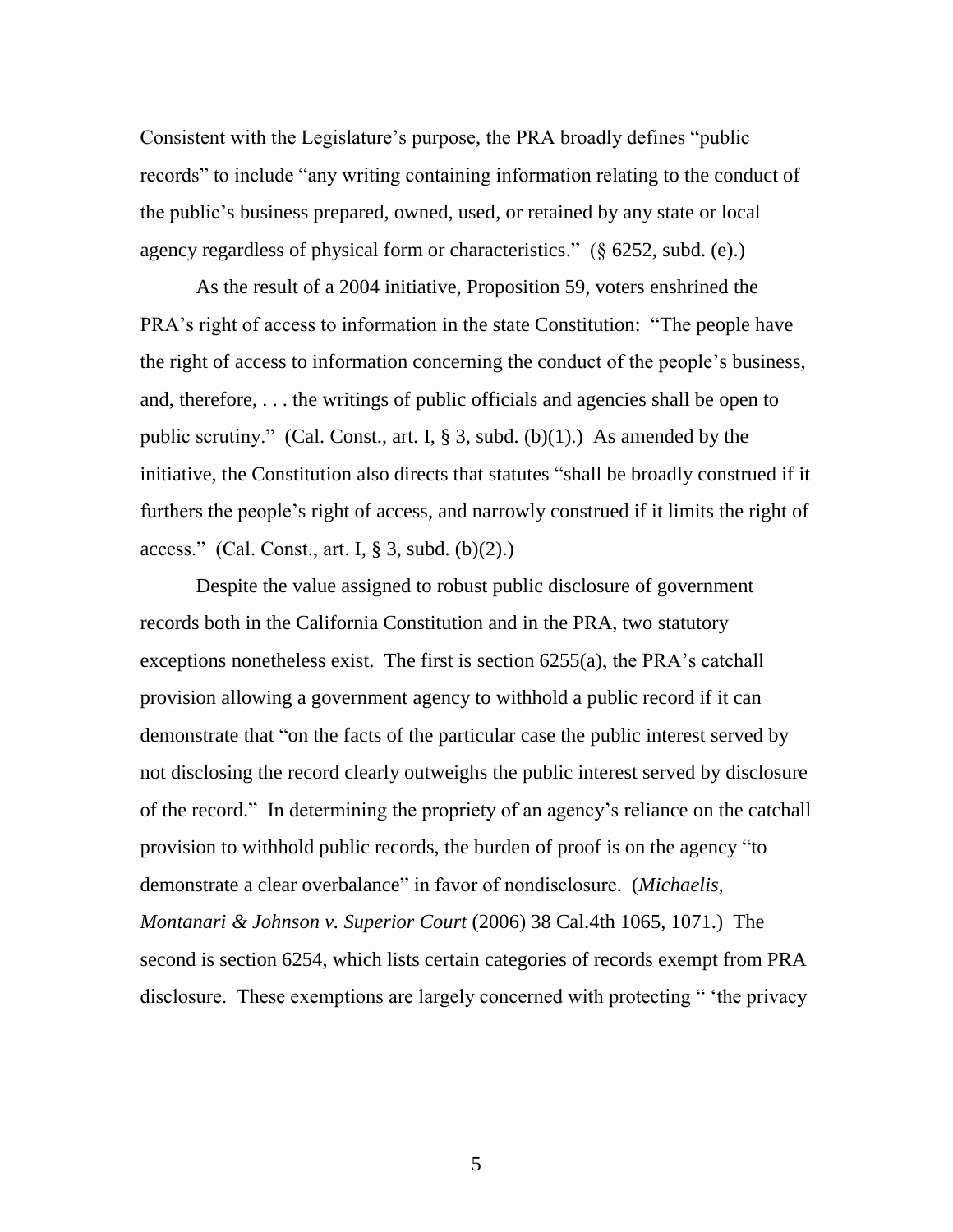of persons whose data or documents come into governmental possession.' " (*Copley Press, Inc. v. Superior Court* (2006) 39 Cal.4th 1272, 1282.)**1**

Section 6254(k) is the PRA exemption at issue in this case. This provision allows agencies to withhold "[r]ecords, the disclosure of which is exempted or prohibited pursuant to federal or state law, including, but not limited to, provisions of the Evidence Code relating to privilege."  $(\S$  6254(k).)<sup>2</sup> By "its reference to the privileges contained in the Evidence Code," section  $6254(k)$  "has made the attorney-client privilege applicable to public records.‖ (*Roberts v. City of Palmdale* (1993) 5 Cal.4th 363, 370 (*Roberts*).) This exemption, we have explained, emphasizes the Legislature's purpose of affording "public entities the attorney-client privilege as to writings to the extent authorized by the Evidence Code." *(Id.* at p. 380, footnote omitted.)

As with any of the PRA's statutory exemptions, "the fact that parts of a requested document fall within the terms of an exemption does not justify withholding the entire document.‖ (*CBS, Inc. v. Block*, *supra*, 42 Cal.3d at p. 653.) What the PRA appears to offer is a ready solution for records blending exempt and nonexempt information: "Any reasonably segregable portion of a

 $\overline{a}$ 

**<sup>1</sup>** The 2004 voter initiative preserved these exemptions. (See Cal. Const., art. I, § 3, subd. (b)(5); see also *International Federation of Professional and Technical Engineers, Local 21, AFL-CIO v. Superior Court* (2007) 42 Cal.4th 319, 329, fn. 2.)

<sup>2</sup> As first enacted in 1968, section 6254(k) read: "Records the disclosure of which is exempted or prohibited pursuant to provisions of federal or state law, including, but not limited to, provisions of the Evidence Code relating to privilege." (§  $6254(k)$ , as enacted by Stats. 1968, ch. 1473, § 39, p. 2947.) In 1981, the Legislature used identical language when repealing and reenacting section 6254(k). (Stats. 1981, ch. 684, §§ 1, 1.5, pp. 2484-2491.) The Legislature has since amended this subdivision only once, deleting the first use of the phrase "provisions of" in 1991. (Stats. 1991, ch. 607, § 4, p. 2758.)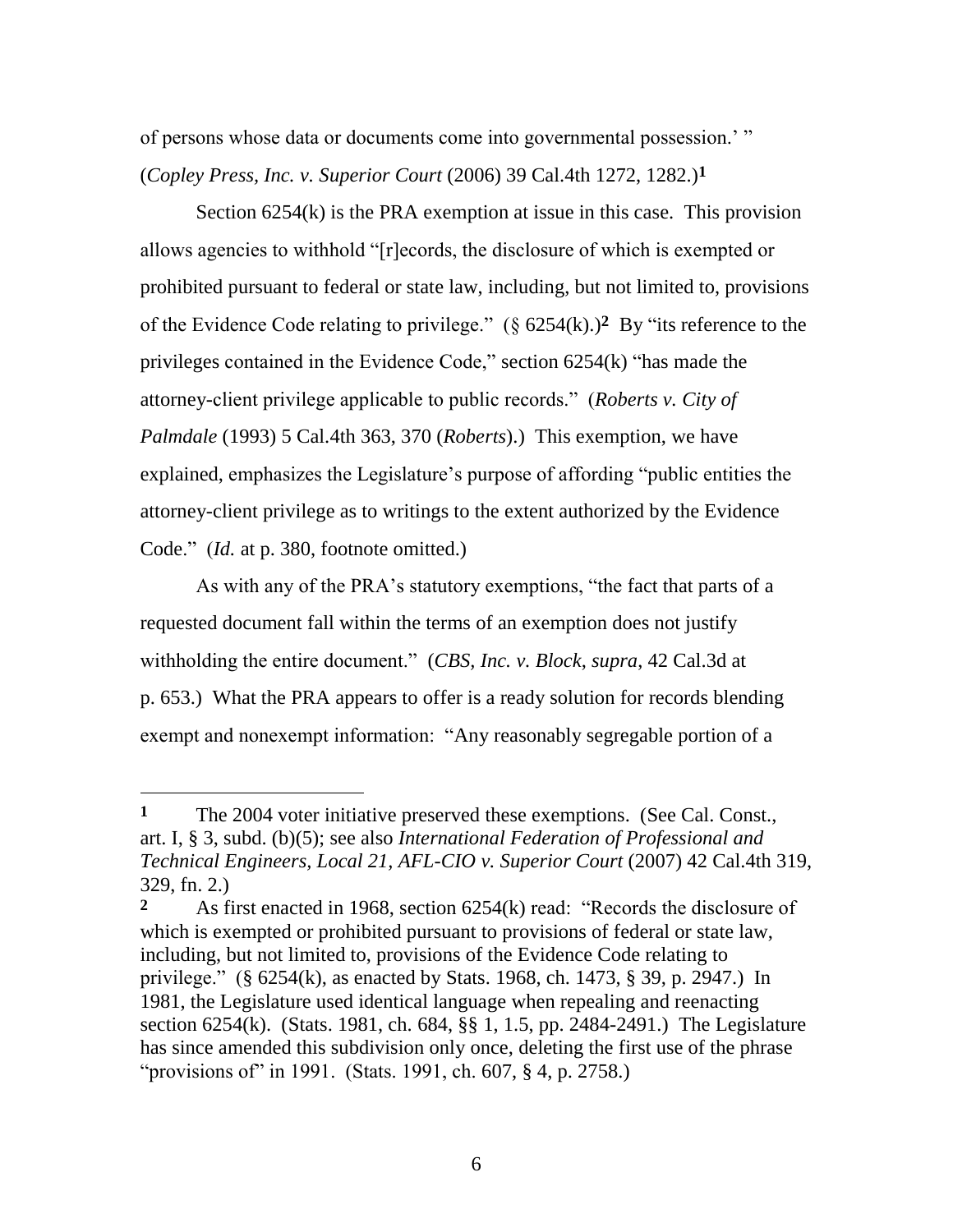record shall be available for inspection by any person requesting the record after deletion of the portions that are exempted by law." ( $\S$  6253, subd. (a).) While this provision does not dictate which parts of a public record are privileged, it requires public agencies to use the equivalent of a surgical scalpel to separate those portions of a record subject to disclosure from privileged portions. At the same time, the statute places an express limit on this surgical approach: public agencies are not required to attempt selective disclosure of records that are not "reasonably" segregable." *(Ibid.)* To the extent this standard is ambiguous, the PRA must be construed in " 'whichever way will further the people's right of access.' " (*Ardon v. City of Los Angeles* (2016) 62 Cal.4th 1176, 1190; see also Cal. Const., art. I,  $§ 3, subd. (b)(2).)$ 

### *2. Evidence Code*

The attorney-client privilege incorporated into the PRA by section 6254(k) is described in Evidence Code section 950 et seq., enacted in 1965. (See Evid. Code, div. 8, ch.4, art. 3 ["Lawyer-client Privilege"].) This privilege no doubt holds a special place in the law of our state. (See *Mitchell v. Superior Court* (1984) 37 Cal.3d 591, 599 (*Mitchell*) ["The attorney-client privilege has been a hallmark of Anglo-American jurisprudence for almost 400 years."[1]. And for good reason: its "fundamental purpose . . . is to safeguard the confidential relationship between clients and their attorneys so as to promote full and frank discussion of the facts and tactics surrounding individual legal matters.‖ (*Ibid.*  ["the public policy fostered by the privilege seeks to insure 'the right of every person to freely and fully confer and confide in one having knowledge of the law, and skilled in its practice, in order that the former may have adequate advice and a proper defense' "[.]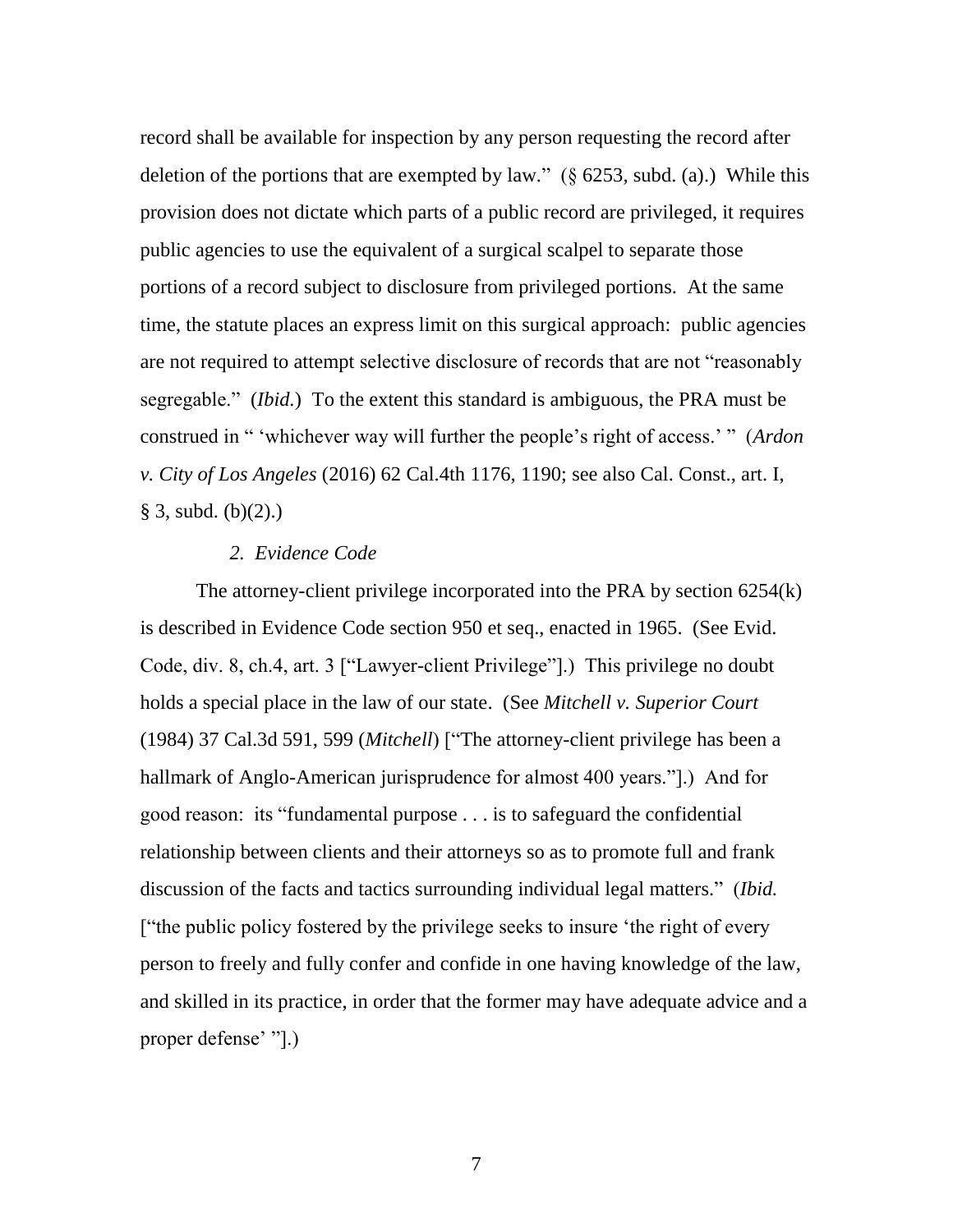To this end, Evidence Code section 954 confers a privilege on the client "to refuse to disclose, and to prevent another from disclosing, a confidential communication between client and lawyer." A "confidential communication," moreover, is defined as "information transmitted between a client and his or her lawyer in the course of that relationship and in confidence by a means which, so far as the client is aware, discloses the information to no third persons other than those who are present to further the interest of the client in the consultation or those to whom disclosure is reasonably necessary for the transmission of the information or the accomplishment of the purpose for which the lawyer is consulted, and includes a legal opinion formed and the advice given by the lawyer in the course of that relationship." (Evid. Code,  $\S$  952.)

# **B. Application to County's Invoices for Legal Services**

As with all questions of statutory interpretation, our foremost task is to give effect to the Legislature's purpose. (See *Tuolumne Jobs & Small Business Alliance v. Superior Court* (2014) 59 Cal.4th 1029, 1037.) In doing so, we analyze the statute's text in its relevant context, as text so read tends to be the clearest, most cogent indicator of a specific provision's purpose in the larger statutory scheme. We interpret relevant terms in light of their ordinary meaning, while also taking account of any related provisions and the overall structure of the statutory scheme to determine what interpretation best advances the Legislature's underlying purpose. (See *Nahrstedt v. Lakeside Village Condominium Assn.* (1994) 8 Cal.4th 361, 378.)

Not surprisingly, the primary purpose of the Evidence Code provisions at issue in this case is to protect the confidential relationship between client and attorney to promote frank discussion between the two. (See *Mitchell*, *supra*, 37 Cal.3d at p. 599.) These provisions do so by prohibiting disclosure of any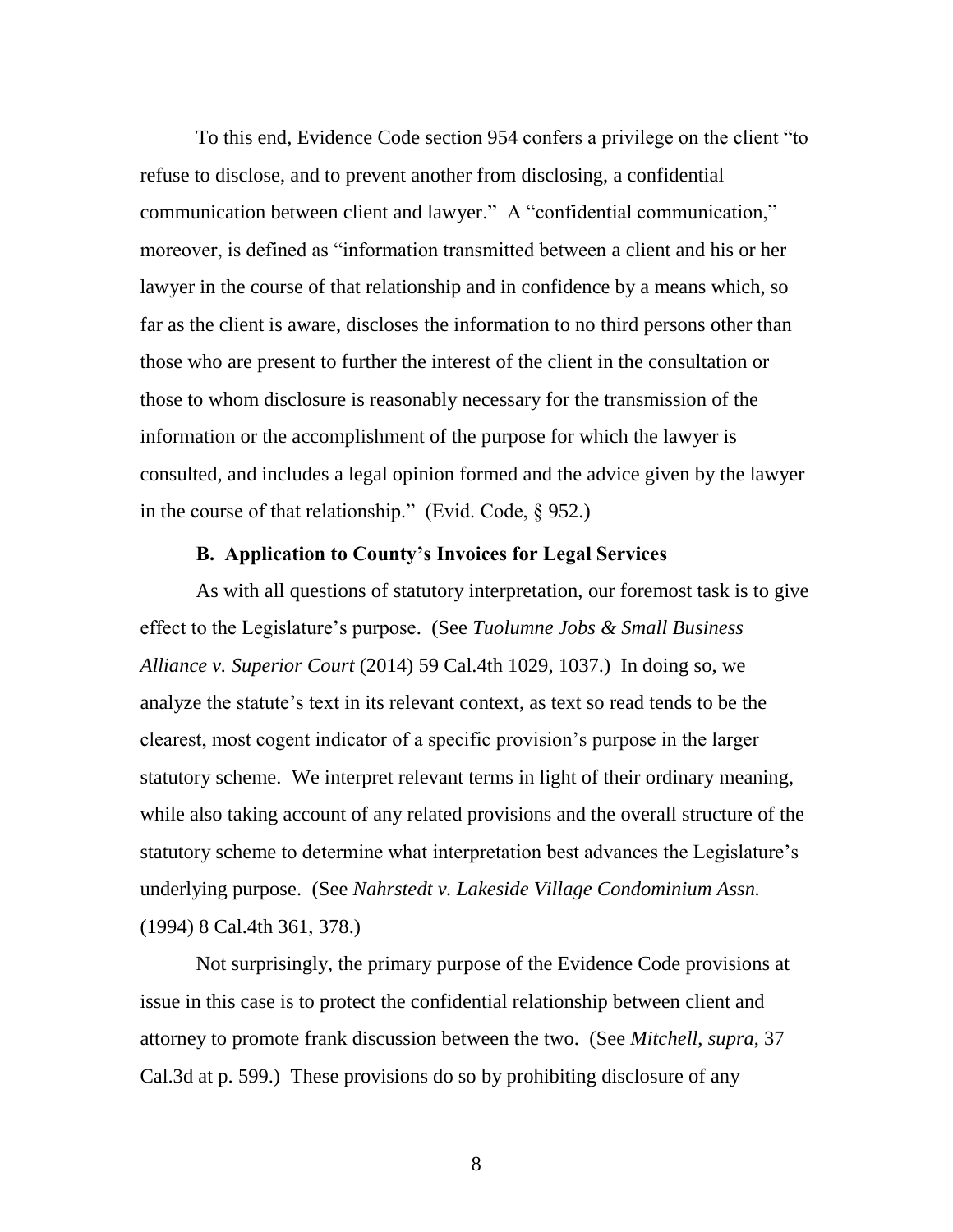"confidential communication between client and lawyer." (Evid. Code, § 954.) The Evidence Code also states that " 'confidential communication between client and lawyer' means information transmitted between a client and his or her lawyer in the course of that relationship and in confidence . . . , and includes a legal opinion formed and the advice given by the lawyer in the course of that relationship." (*Id.*, § 952; see also *Costco*, *supra*, 47 Cal.4th at p. 733 ["the privilege attaches to any legal advice given in the course of an attorney-client relationship"].) The key question, then, is this: Would treating invoices as sometimes nonprivileged undermine the fundamental purpose of the attorneyclient privilege?

The ACLU says no. Merely sending invoices to a client, the ACLU contends, does not always "further the purpose of legal representation." Rather, invoices are meant to help a service provider secure payment for services rendered. The mere fact that an attorney chose to transmit his or her invoices in confidence is of no moment, according to the ACLU. Such invoices further a separate business purpose that is merely incidental to the attorney-client relationship. We agree — but only up to a point. The attorney-client privilege only protects communications between attorney and client made for the purpose of seeking or delivering the attorney's legal advice or representation. Evidence Code section 952 twice states that the privilege extends only to those communications made "in the course of [the attorney-client] relationship," a construction suggesting a nexus between the communication and the attorney's professional role.<sup>3</sup> The Evidence Code also repeatedly refers to "consultation" between the attorney and client. (See *id.*, § 951 [defining a "client" as someone who "consults

 $\overline{a}$ 

**<sup>3</sup>** The phrase "in the course of that relationship" has appeared unchanged in Evidence Code section 952 since its enactment in 1965.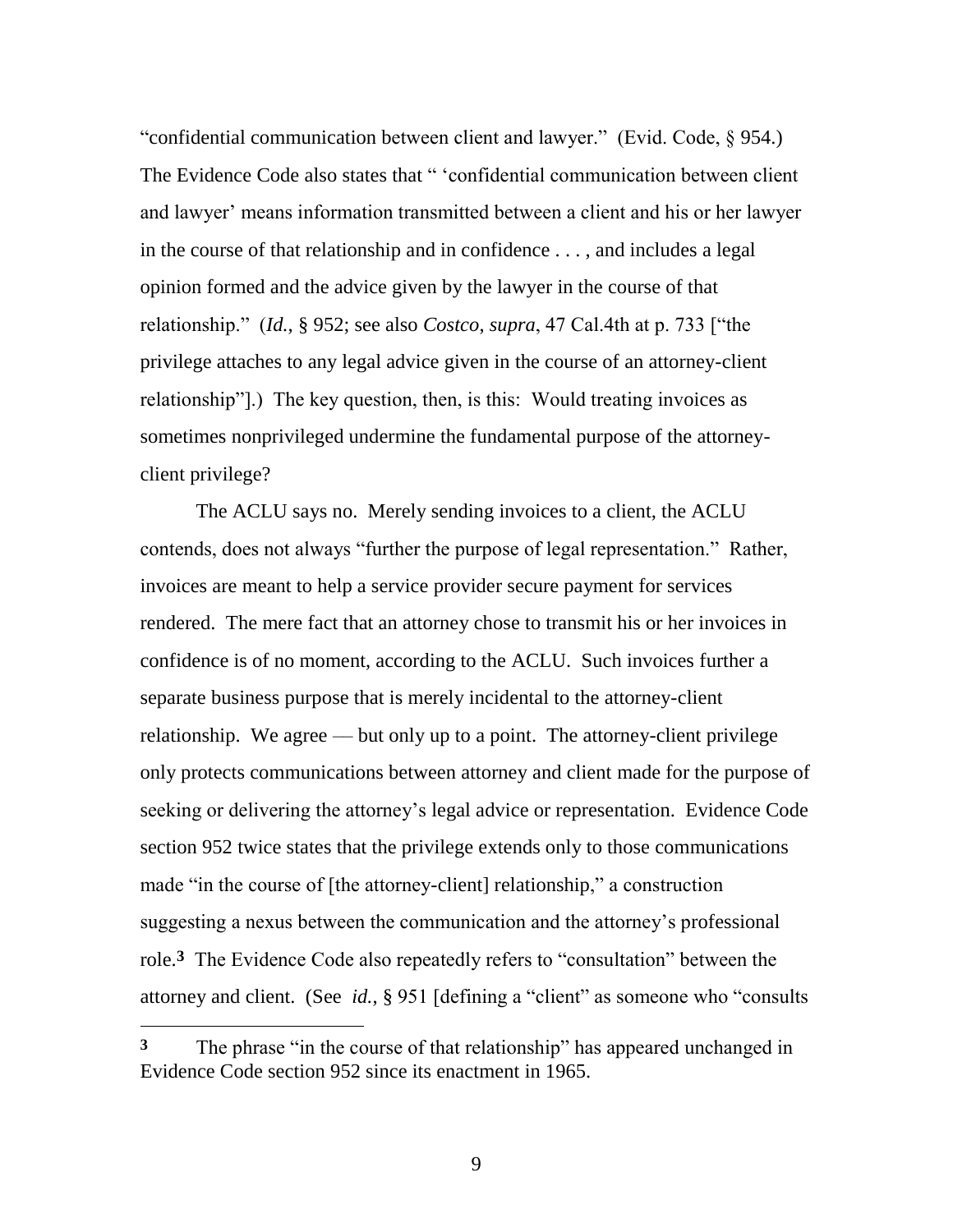a lawyer for the purpose of retaining the lawyer or securing legal service or advice from him in his professional capacity"]; *id.*, § 952 [defining "confidential communication between client and lawyer" as "information transmitted in confidence by a means which . . . discloses to no third persons other than those who are present to further the interest of the client in the consultation or to those to whom disclosure is reasonably necessary for . . . the accomplishment of the purpose for which the lawyer is consulted".

These references underscore that the privilege does not apply to every single communication transmitted confidentially between lawyer and client. Rather, the heartland of the privilege protects those communications that bear some relationship to the attorney's provision of legal consultation. (See *Roberts*, *supra*, 5 Cal.4th at p. 371 [explaining that "under the Evidence Code, the attorneyclient privilege applies to confidential communications *within the scope of* the attorney-client relationship‖ (italics added)]; see also *Costco*, *supra*, 47 Cal.4th at p. 743 (conc. opn. of George, C. J.) [Evid. Code § 952 "identifies a ' "confidential" communication" ' in general terms as meaning 'information transmitted between a client and his or her lawyer in the course of that relationship,' but the provision also supplies more specific examples of what is meant by adding that a confidential communication ‗includes a legal opinion formed and the advice given by the lawyer in the course of that relationship'  $\cdot$  (italics omitted)].)

Justice Werdegar's dissenting opinion suggests that the Evidence Code's definition of the attorney-client privilege forecloses any inquiry into whether a communication is related to legal consultation. Yet the Evidence Code's definition of the privilege concerns not only the manner in which information is transmitted, but the nature of the communication. The statute treats the term "confidential communication between client and lawyer" as one that requires further definition, and the definition it provides extends only to that information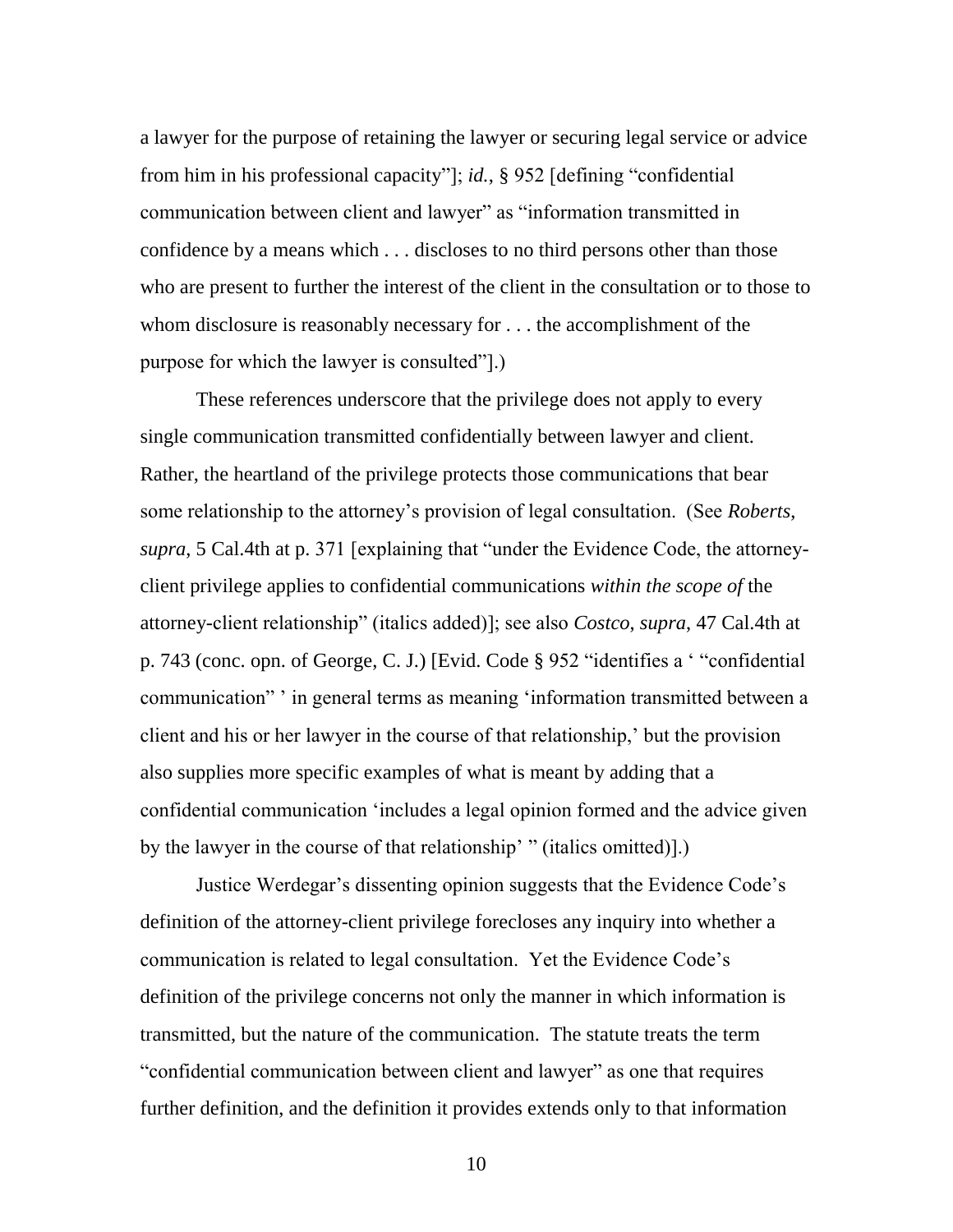transmitted "*in the course of* [the attorney-client] relationship." (Evid. Code, § 952, italics added.) The same definition also refers to "those who are present to *further the interest of the client in the consultation*" and "the *accomplishment of the purpose* for which the lawyer is consulted. (*Ibid.*, italics added.) A similar focus is plain in related definitions of the Evidence Code. For example, the statute defines "client" as someone who "consults a lawyer for the purpose of retaining the lawyer or securing legal service or advice from him in his professional capacity."  $(Id., § 951.)$  And a "confidential communication between client and lawyer," according to the statute, "includes a legal opinion formed and the advice given by the lawyer in the course of that relationship."  $(Id, § 952)$  These references cut against an understanding of the privilege in this context as encompassing every conceivable communication a client and attorney share, and instead link the privilege to communications that bear some relationship to the provision of legal consultation.

Invoices for legal services are generally not communicated for the purpose of legal consultation. Rather, they are communicated for the purpose of billing the client and, to the extent they have no other purpose or effect, they fall outside the scope of an attorney's professional representation. (See *County of Los Angeles v. Superior Court* (2012) 211 Cal.App.4th 57, 67 [explaining that "the dominant" purpose for preparing the [invoices to the county] was not for use in litigation but as part of normal record keeping and to facilitate the payment of attorney fees on a regular basis‖]; cf. *Montebello Rose Co. v. Agricultural Labor Relations Bd.* (1981) 119 Cal.App.3d 1, 32 [labor negotiations, which could have been conducted by a nonattorney, "were not privileged unless the dominant purpose of the particular communication was to secure or render legal service or advice"].) While invoices may convey some very general information about the process through which a client obtains legal advice, their purpose is to ensure proper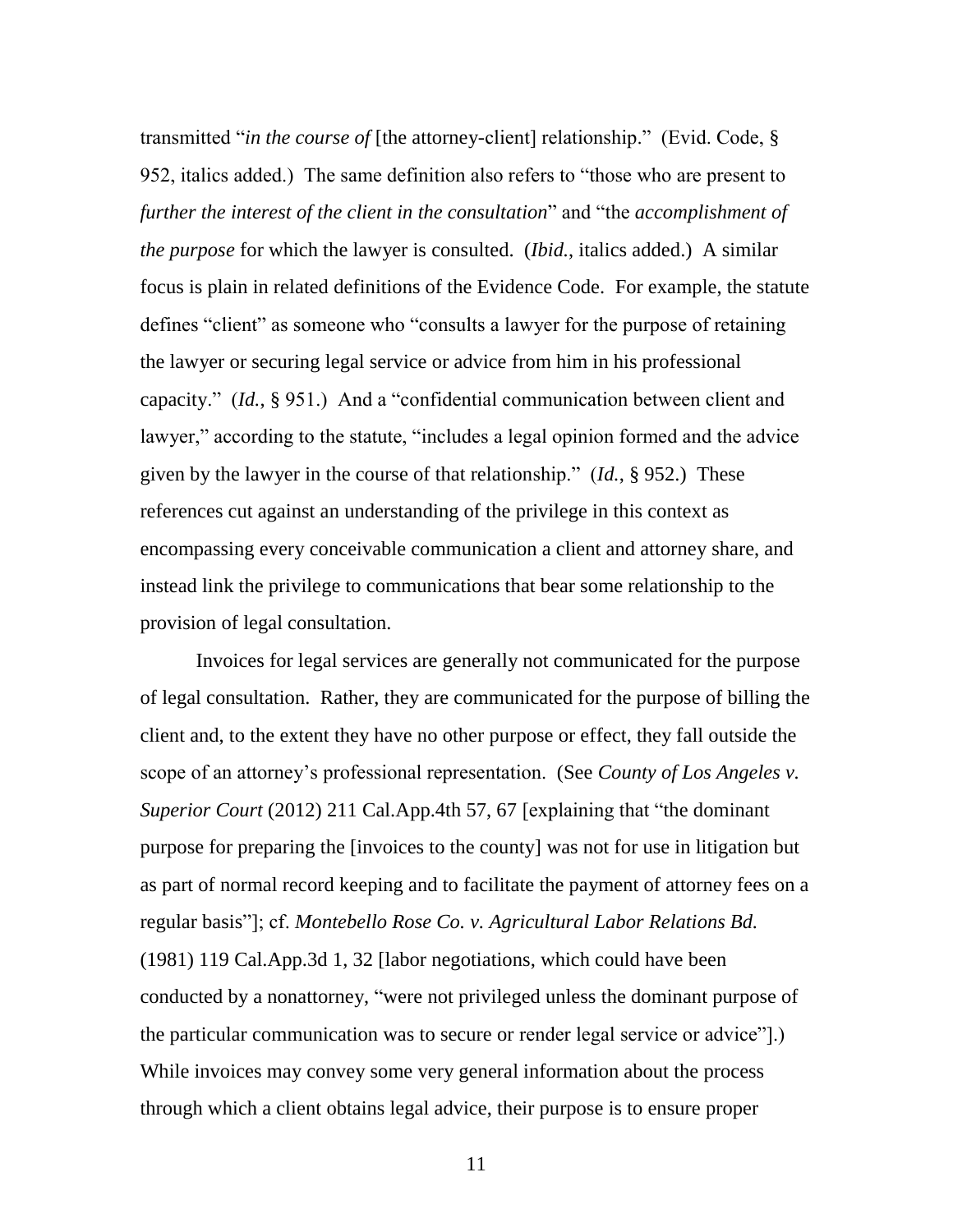payment for services rendered, not to seek or deliver the attorney's legal advice or representation.

This distinction is relevant because, as our opinion in *Costco* confirmed, not every communication between attorney and client is privileged solely because it is confidentially transmitted. Costco had retained a law firm to advise it on whether certain managers were exempt from wage and overtime laws. An attorney at the firm interviewed two Costco managers and then sent the company a confidential 22-page opinion letter. Several years later, some Costco employees filed a lawsuit claiming that Costco had misclassified and underpaid its managers. As part of that litigation, the plaintiffs tried to compel discovery of the attorney's opinion letter. Over Costco's objection, the trial court ordered disclosure of the letter, allowing portions of it containing the attorney's impressions, observations, and opinions to be redacted. (*Costco*, *supra*, 47 Cal.4th at pp. 730-731.) The confidential opinion letter at issue in *Costco* was indisputably privileged, and the plaintiffs never claimed otherwise. (See *id.* at pp. 735-736 [the plaintiffs "never disputed" that Costco retained the law firm to provide Costco with "legal advice," which was provided in the form of the opinion letter].)

In ruling that Costco did not need to turn over this opinion letter, we took care to explain that the same rule would not apply to all communications between a lawyer and his or her client. The privilege, for example, "is not applicable when the attorney acts merely as a negotiator for the client or is providing business advice [citation]; in that case, the relationship between the parties to the communication is not one of attorney-client.‖ (*Costco*, *supra*, 47 Cal.4th at p. 735.) The same is true when a lawyer is billing his or her client: the relationship evokes an arm's-length transaction between parties in the market for professional services more than it does the diligent but discreet conveyance of facts and advice that epitomizes the bond between lawyer and client. An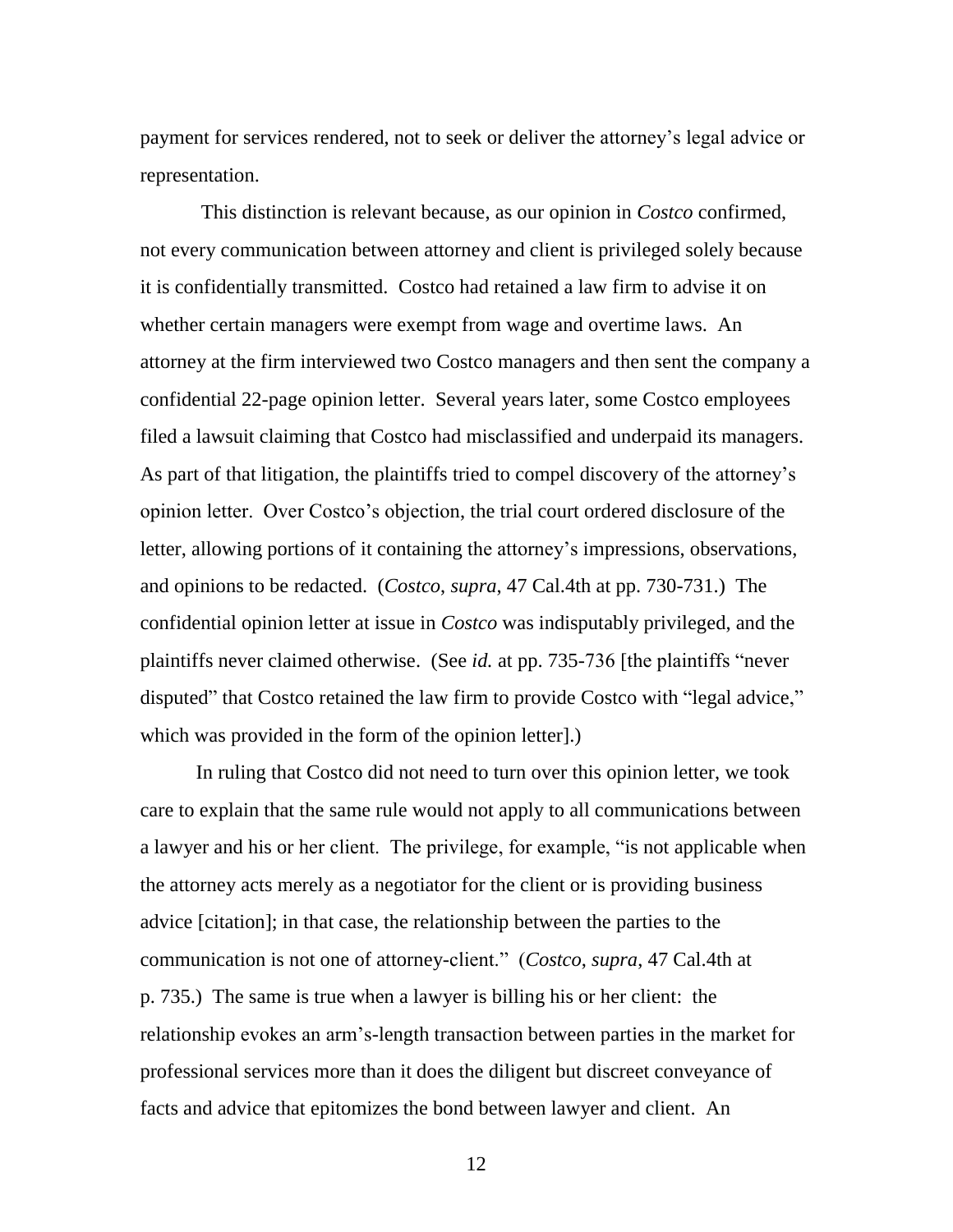organization may strongly oppose, and sternly resist, public disclosure of its legal bills, just as a business adviser or public relations consultant might do the same. But the extent of this resistance does not dictate the scope of the attorney-client privilege.

What *Costco* also reaffirmed is the longstanding principle that "a client" cannot protect unprivileged information from discovery by transmitting it to an attorney," though we noted that this "concern [was] not present here." (*Costco*, *supra*, 47 Cal.4th at p. 735; see also *Greyhound Corp. v. Superior Court* (1961) 56 Cal.2d 355, 397 [" 'Knowledge which is not otherwise privileged does not become so merely by being communicated to an attorney.' ‖].) *Costco* thus recognized that not all communications between attorney and client become privileged solely by virtue of the mode of communication (confidential versus not). And though *Costco* made this point with regard to information sent from client to attorney, we see no reason why the reverse situation would require a different rule. After all, a lawyer may well send a government client an e-mail that has nothing to do with legal advice. For example, a lawyer might e-mail details about a firm's efforts to move to a newly constructed office building or host a political fundraiser. Even if these communications are confidential (as would be true for any e-mail communication), they are not made for the purpose of legal consultation and are therefore not protected by the attorney-client privilege.

The same is true for billing invoices. While a client's fees have some ancillary relationship to legal consultation, an invoice listing amounts of fees is not communicated for the purpose of legal consultation. The mere fact that an attorney transmitted a communication to his or her client confidentially (in the sense that no one other than the recipient could see the communication) does not end the inquiry into whether the communication's contents are protected by the attorney-client privilege. After all, just about every communication between a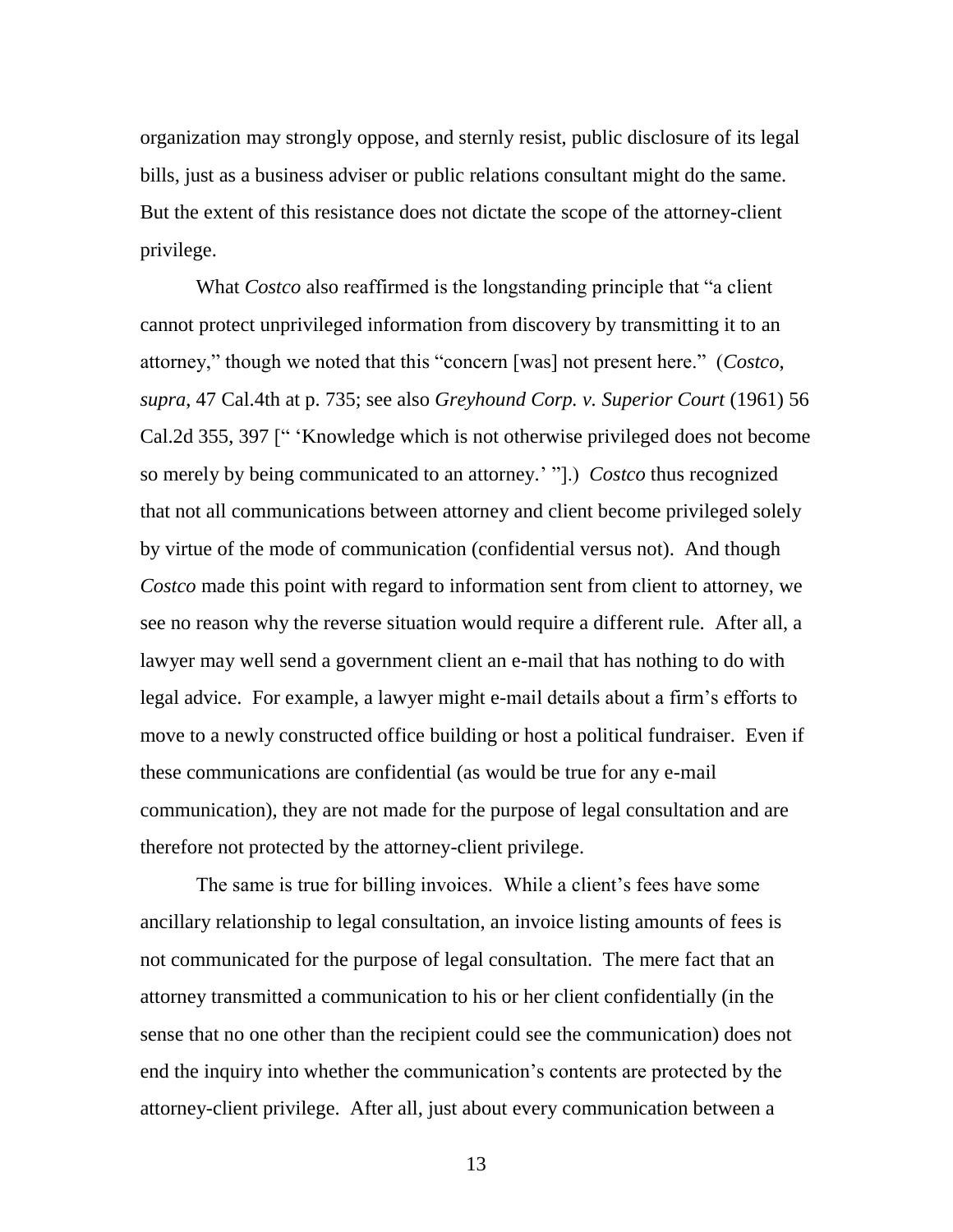lawyer and client is intended to be kept private, regardless of whether the communication has any connection to legal consultation at all. Even the fact that the information communicated may have some ancillary bearing on an attorney's relationship to a client (as information about an office move or political fundraiser might have) does not end our inquiry into whether the attorney-client privilege applies. Nor does the fact that an attorney would prefer to keep the information confidential (as most people would prefer for their emails).

What the inquiry turns on instead is the link between the content of the communication and the types of communication that the attorney-client privilege was designed to keep confidential. In order for a communication to be privileged, it must be made for the purpose of the legal consultation, rather than some unrelated or ancillary purpose. As Chief Justice George put it in his concurring opinion in *Costco*: "the communication also must occur 'in the course of' the attorney-client relationship (Evid. Code, § 952) — that is, the communication must have been made for the purpose of the legal representation.‖ (*Costco*, *supra*, 47 Cal.4th at p. 742 (conc. opn. of George, C. J.).) Considering Evidence Code section 952 "as a whole," continued Chief Justice George, it becomes "even clearer that the Legislature intended to extend the protection of the privilege solely to those communications between the lawyer and the client that are made for the purpose of seeking or delivering the lawyer's legal advice or representation." (*Costco*, 47 Cal.4th at p. 743 (conc. opn. of George, C. J.).) While Chief Justice George's views are expressed in a concurring opinion, the opinion emphasizes a crucial distinction that is relevant here, between the opinion letter at issue in that case and the invoices at issue here. Unlike an opinion letter, a billing invoice is not "made for the purpose of the legal representation." (*Id.* at p. 742.)

But while billing invoices are generally not "made for the purpose of legal" representation," the information contained within certain invoices may be within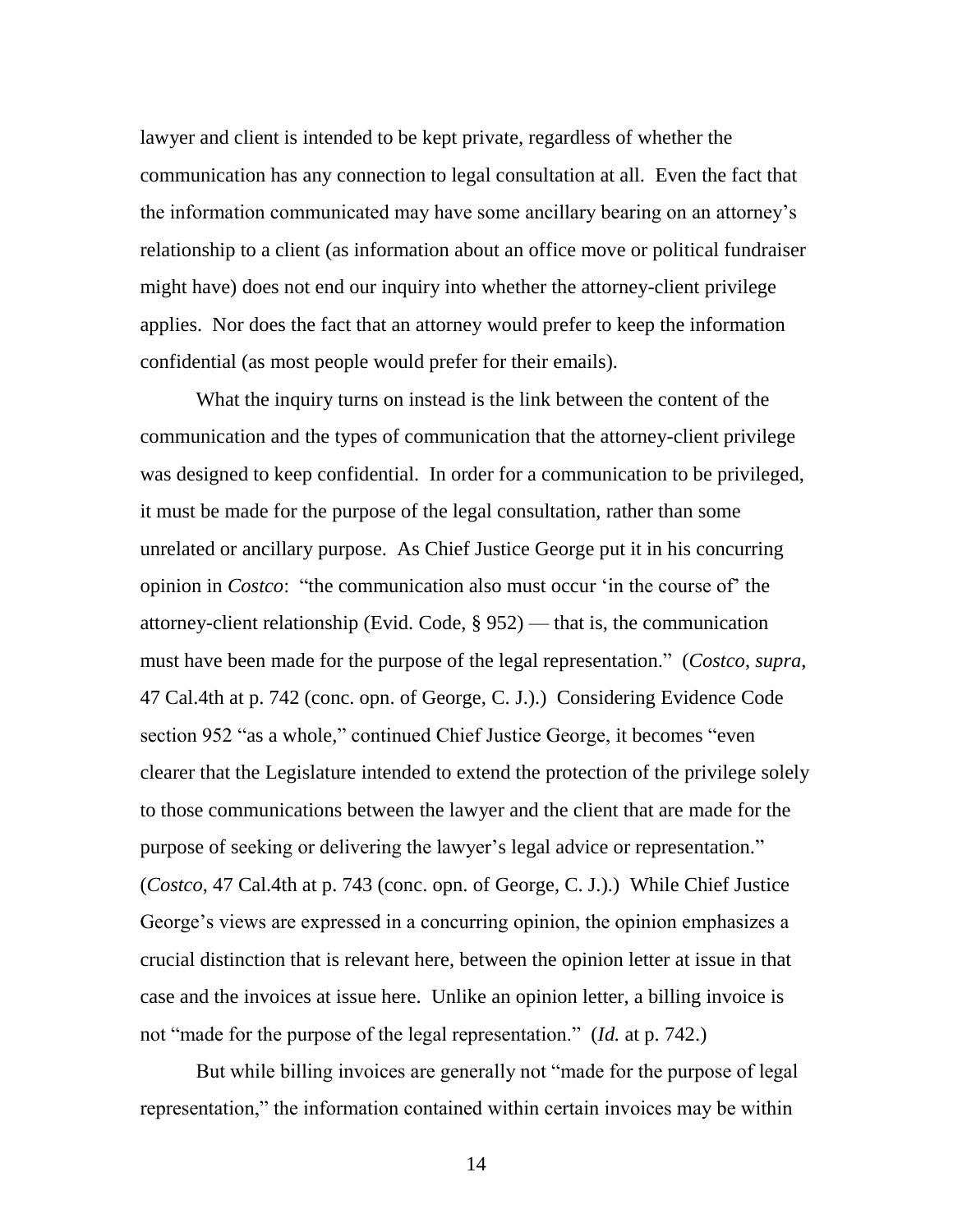the scope of the privilege. To the extent that billing information is conveyed "for the purpose of legal representation" — perhaps to inform the client of the nature or amount of work occurring in connection with a pending legal issue — such information lies in the heartland of the attorney-client privilege. And even if the information is more general, such as aggregate figures describing the total amount spent on continuing litigation during a given quarter or year, it may come close enough to this heartland to threaten the confidentiality of information directly relevant to the attorney's distinctive professional role. The attorney-client privilege protects the confidentiality of information in both those categories, even if the information happens to be transmitted in a document that is not itself categorically privileged. When a legal matter remains pending and active, the privilege encompasses everything in an invoice, including the amount of aggregate fees. This is because, even though the amount of money paid for legal services is generally not privileged, an invoice that shows a sudden uptick in spending "might" very well reveal much of [a government agency]'s investigative efforts and trial strategy.‖ (*Mitchell*, *supra*, 37 Cal.3d at p. 610.) Midlitigation swings in spending, for example, could reveal an impending filing or outsized concern about a recent event.

The same may not be true for fee totals in legal matters that concluded long ago. In contrast to information involving a pending case, a cumulative fee total for a long-completed matter does not always reveal the substance of legal consultation. The fact that the amounts in both cases were communicated in an invoice transmitted confidentially from lawyer to client does not automatically make this information privileged. Instead, the privilege turns on whether those amounts reveal anything about legal consultation. Asking an agency to disclose the cumulative amount it spent on long-concluded litigation –– with no ongoing litigation to shed light on the context from which such records are arising  $-$  may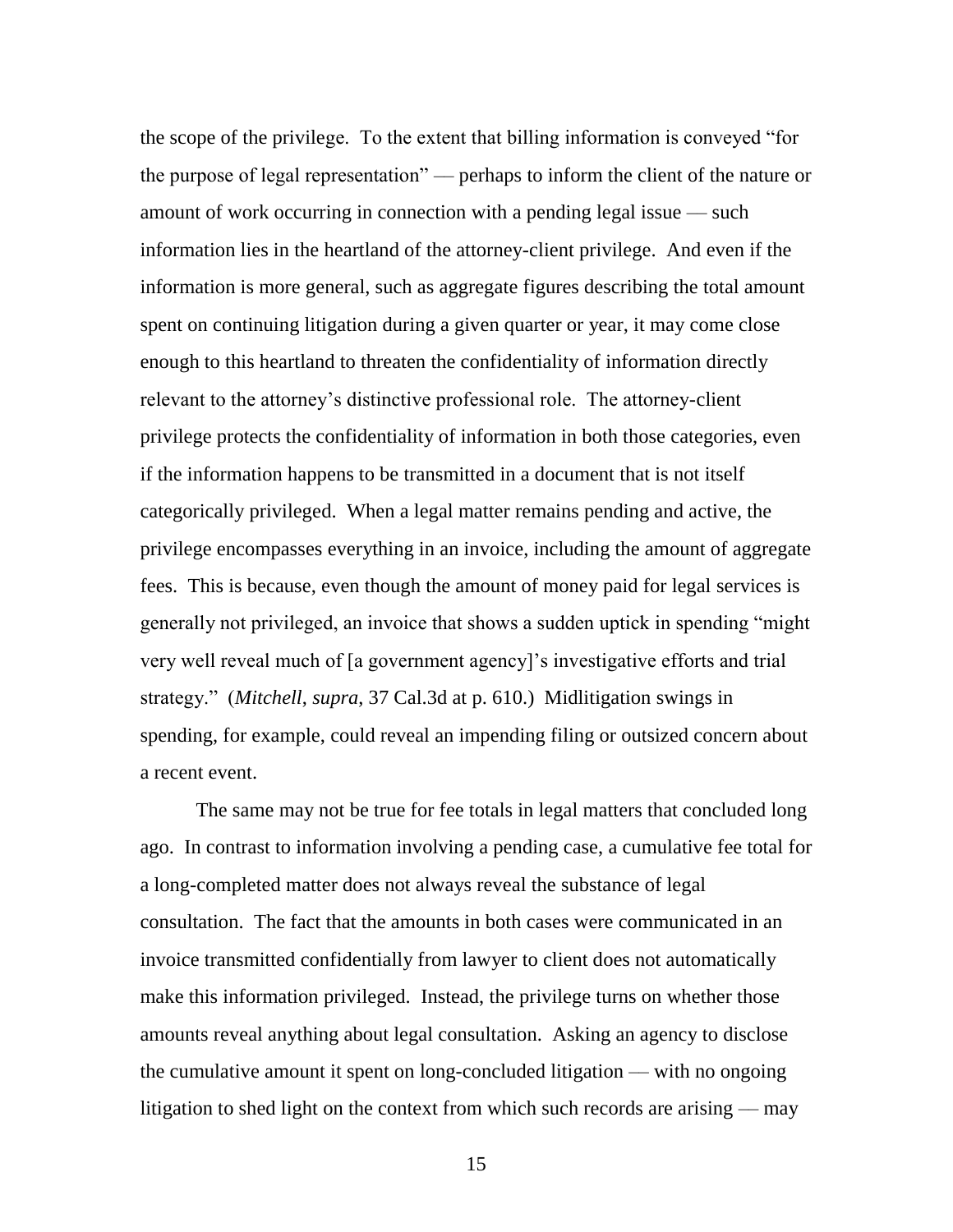communicate little or nothing about the substance of legal consultation. But when those same cumulative totals are communicated during ongoing litigation, this real-time disclosure of ongoing spending amounts can indirectly reveal clues about legal strategy, especially when multiple amounts over time are compared.

Justice Werdegar is concerned that our opinion suggests the "scope of the privilege somehow wanes with the termination of the subject litigation." But the question at issue here is not, as Justice Werdegar suggests, whether privileged material remains privileged when "the attorney-client relationship has ended." (Dis. opn., *post*, at p. 7.) Even while the scope of the attorney-client privilege remains constant over time, the same *information* (for example, the cumulative amount of money that was spent on a case) takes on a different significance if it is revealed during the course of active litigation. During active litigation, that information can threaten the confidentiality of legal consultation by revealing legal strategy. But there may come a point when this very same information no longer communicates anything privileged, because it no longer provides any insight into litigation strategy or legal consultation.

Our conclusion that the privilege turns on content and purpose, not form, fits not only with the terms of the statute but also the law as it existed before the Evidence Code was enacted. The Evidence Code was meant to incorporate prior law on the attorney-client privilege. (See Cal. Law Revision Com. com., 29B pt. 3A West's Ann. Evid. Code  $(2009 \text{ ed.})$  foll. § 952, p. 307 ["The requirement that the communication be made in the course of the lawyer-client relationship and be confidential is in accord with existing law.".) Before 1965, the longestablished rule in California was that the attorney-client privilege — then set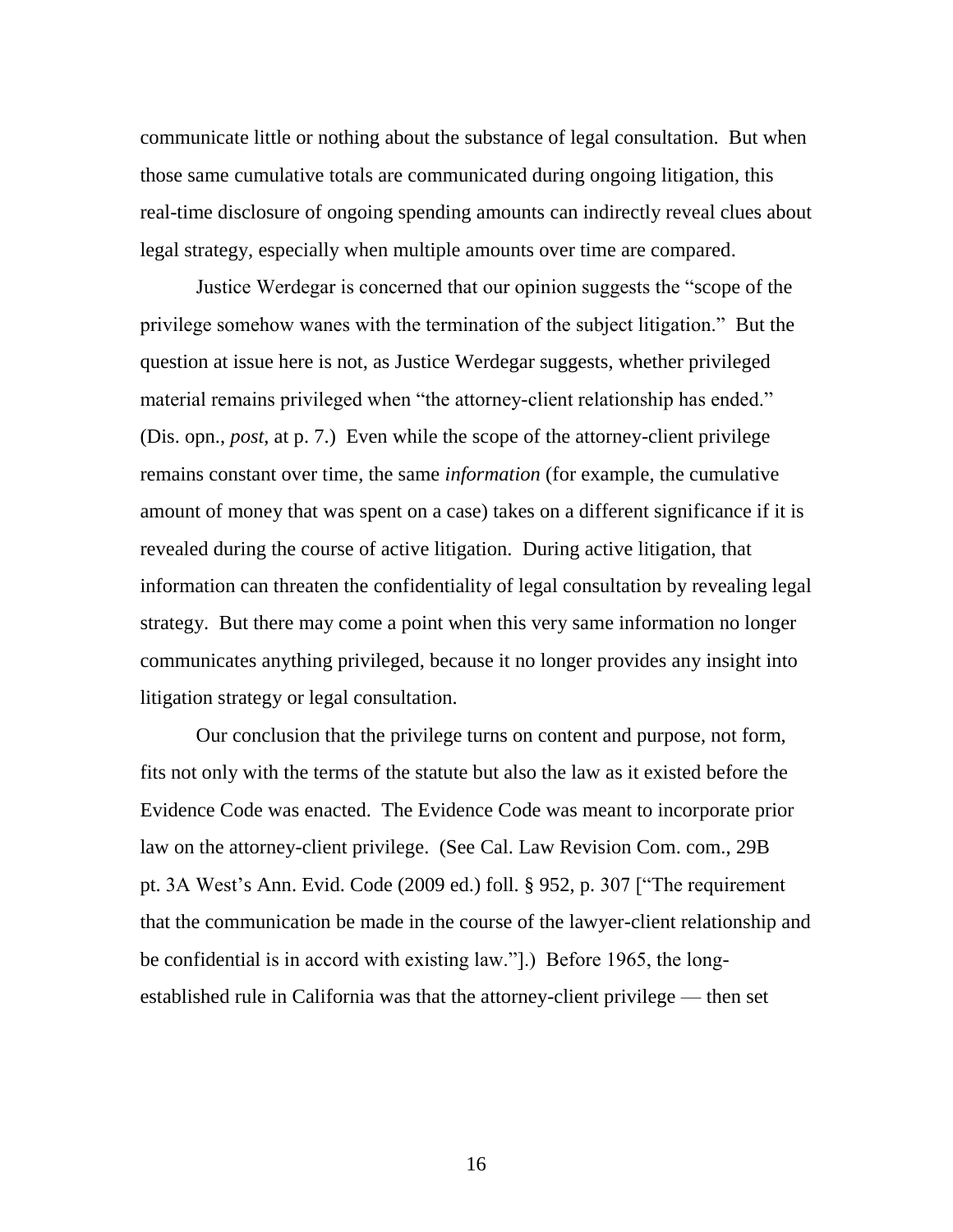forth in the Code of Civil Procedure**4** — protected communications made for the purpose of the attorney's professional representation. (See, e.g., *Solon v. Lichtenstein* (1952) 39 Cal.2d 75, 80 ["A communication to be privileged must have been made to an attorney acting in his professional capacity toward his  $client."$ ].)

Further support for this conclusion comes from the language and structure of a related statutory scheme. Business and Professions Code section 6148, subdivision (a), describes the information that a contract for legal services (i.e., a fee agreement) must generally contain. Subdivision (b), on the other hand, describes the information that attorney billing statements (such as invoices) must generally contain. (See *id.*, § 6148, subd. (b).) But Business and Professions Code section 6149 states that only *fee agreements* "shall be deemed to be a confidential communication within the meaning of . . . Section 952 of the Evidence Code." This section makes no mention of billing statements or invoices. The Legislature's decision to define both fee agreements and billing statements in one section, while in the very next section subjecting only the former to the attorney-client privilege, suggests that the privilege was not intended to protect both fee agreements and invoices in the exact same way. (See *Pasadena Police Officers Assn. v. City of Pasadena* (1990) 51 Cal.3d 564, 576 ["When the

<sup>&</sup>lt;sup>4</sup> <sup>An</sup> attorney cannot, without the consent of his client, be examined as to any communication made by the client to him, or his advice given thereon in the course of professional employment." (Code Civ. Proc., former § 1881, subd. 2, enacted in 1872 and repealed by Stats. 1965, ch. 299, § 2, p. 1297 [enacting Evid. Code].)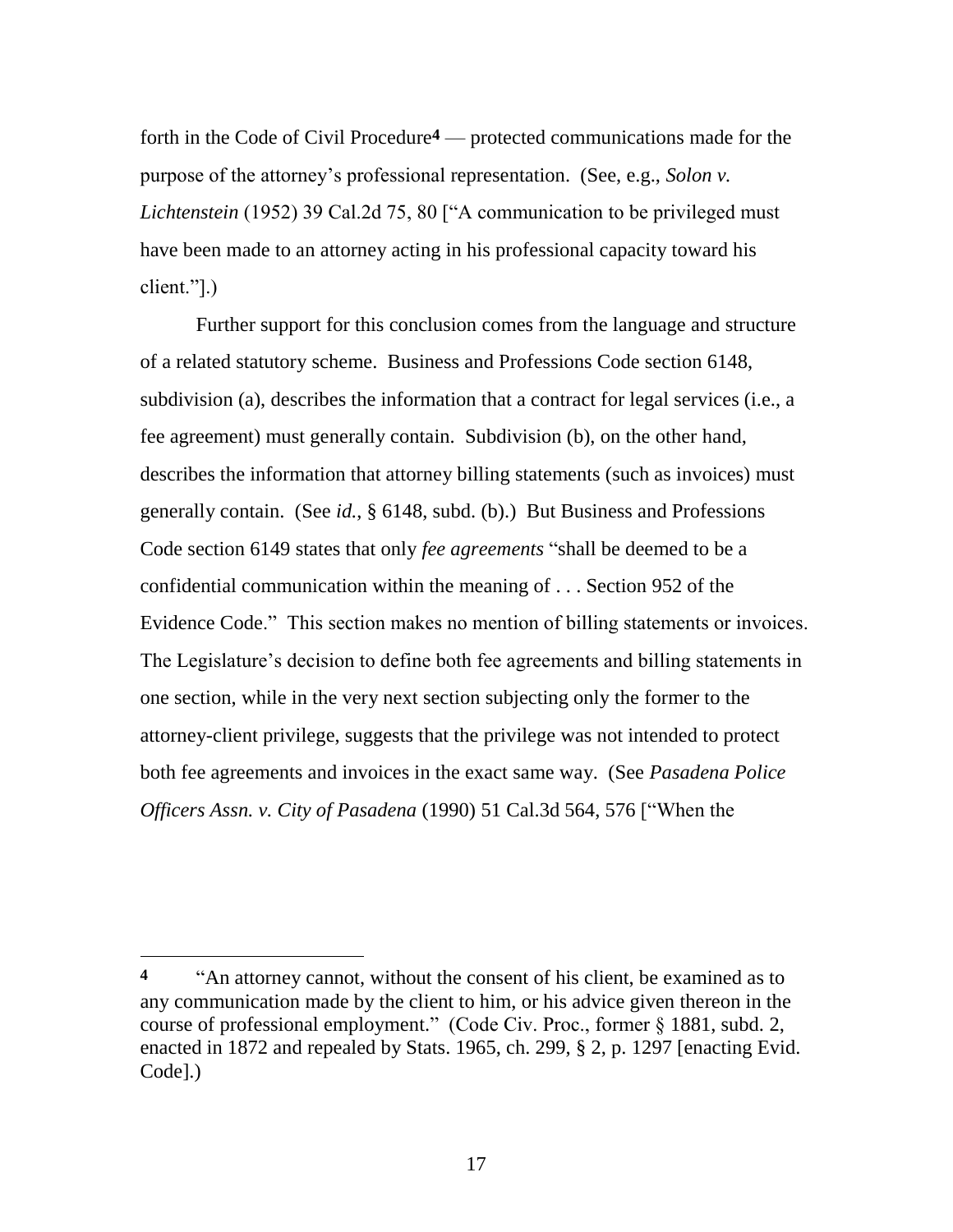Legislature 'has employed a term or phrase in one place and excluded it in another, it should not be implied where excluded.' "[...]<sup>5</sup>

These arguments help explain why California courts have generally presumed that invoices for legal services are *not* categorically privileged. (See, e.g., *Concepcion v. Amscan Holdings, Inc.* (2014) 223 Cal.App.4th 1309, 1326- 1327 ["we seriously doubt that all — or even most — of the information on each of the billing records proffered to the court was privileged‖].) Indeed, disclosure of billing invoices is the norm in the federal courts in California, where "[f]ee information is generally not privileged.‖ (*Federal Sav. & Loan Ins. Corp. v. Ferm* (9th Cir. 1990) 909 F.2d 372, 374; see also *Tornay v. U.S.* (9th Cir. 1988) 840 F.2d 1424, 1426 ["Payment of fees is incidental to the attorney-client relationship, and does not usually involve disclosure of confidential communications arising from the professional relationship.".) Our holding today is consistent with that approach — an approach with which the County, a frequent litigant in federal court, is undoubtedly familiar.

None of the County's remaining arguments supports the conclusion that all information in attorney invoices is categorically privileged. In particular, the County observes that disclosure of invoices can provide adversaries a window into litigation strategies — "a road map as to how the matter is being litigated, or may be litigated in the future." We are sensitive to the County's concern here, but this concern does not require the rule that Court of Appeal established and that the

<sup>&</sup>lt;sup>5</sup> The reason for this discrepancy, according to the County, is that invoices "so obviously met [Evidence Code section 952's] definition of communications" that the Legislature saw no need to specify that they were privileged. We are not convinced. As explained above, we do not think Evidence Code section 952 categorically protects invoices. And, in any event, whether it does is far from "obvious[]."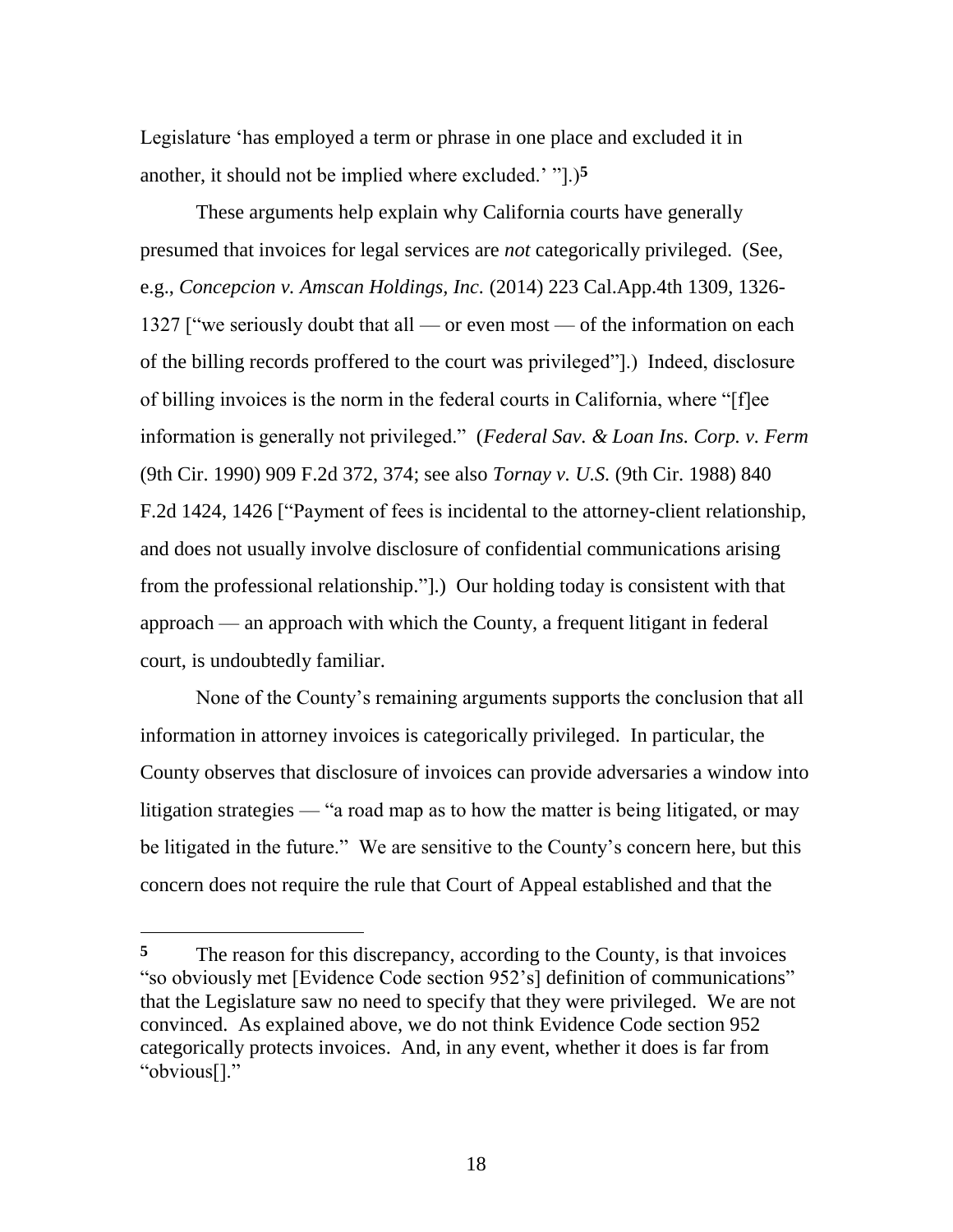County insists on, which is a categorical bar on disclosure of a government agency's expenditures for any legal matter, past or present, active or inactive, open or closed. Though the PRA carves out an exemption for privileged portions of government records, "[t]he fact that parts of a requested document fall within the terms of an exemption does not justify withholding the entire document." (*CBS*, *Inc. v. Block, supra,* 42 Cal.3d at p. 653.) Instead, government agencies must disclose "[a]ny reasonably segregable portion" of a public record "after deletion of the portions that are exempted by law."  $(\S$  6253, subd. (a).)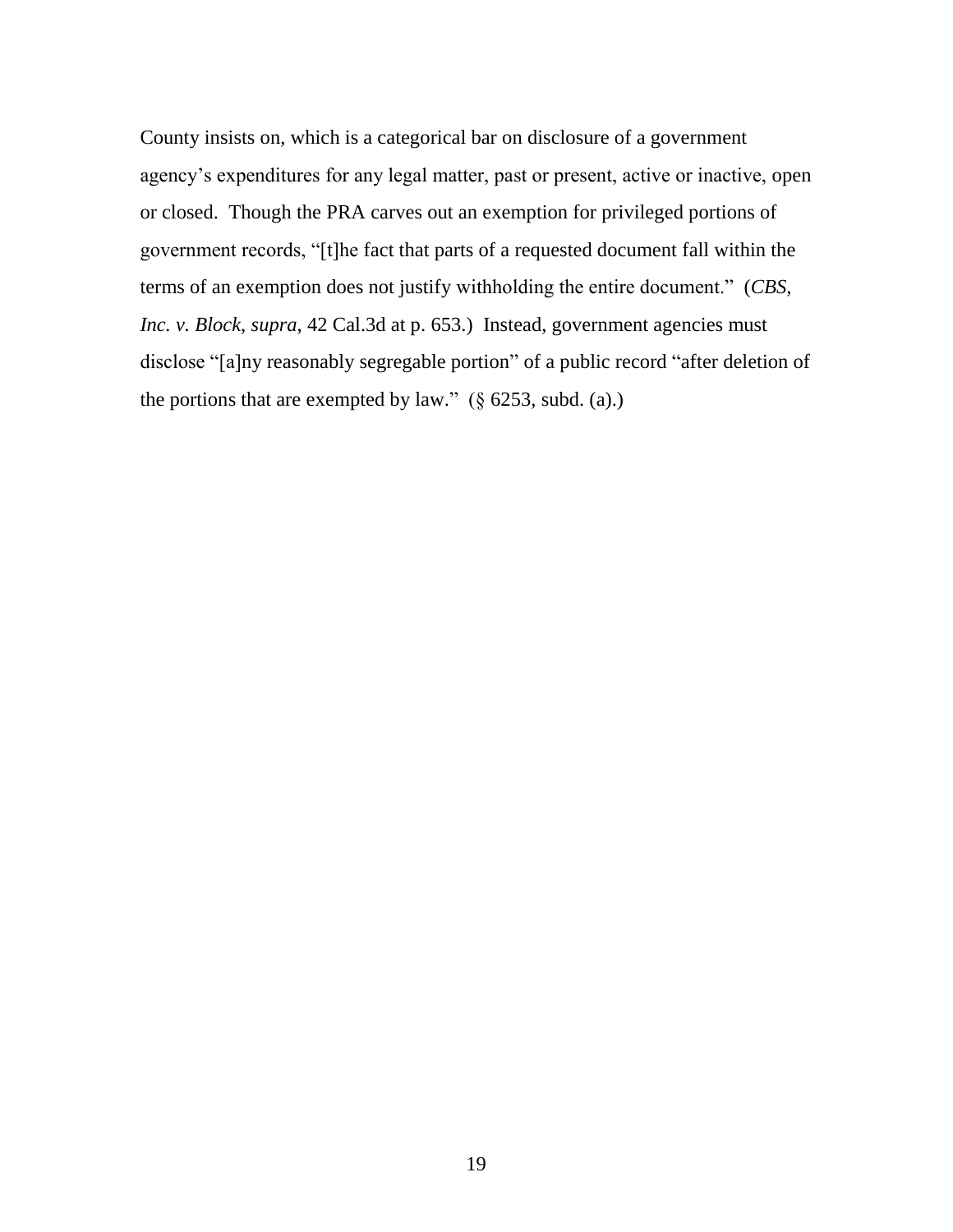# **III. CONCLUSION**

The imperative of protecting privileged communications between attorney and client — and thereby promoting full and frank discussion between them  $-$  is a defining feature of our law. This imperative does not require us to conclude as the Court of Appeal did here — that everything in a public agency's invoices for legal services is categorically privileged. Instead, the contents of an invoice are privileged only if they either communicate information for the purpose of legal consultation or risk exposing information that was communicated for such a purpose. This latter category includes any invoice that reflects work in active and ongoing litigation. Accordingly, we reverse the judgment of the Court of Appeal and remand for proceedings consistent with our opinion.

# **CUÉLLAR, J.**

**WE CONCUR:**

**CHIN, J. LIU, J. KRUGER, J.**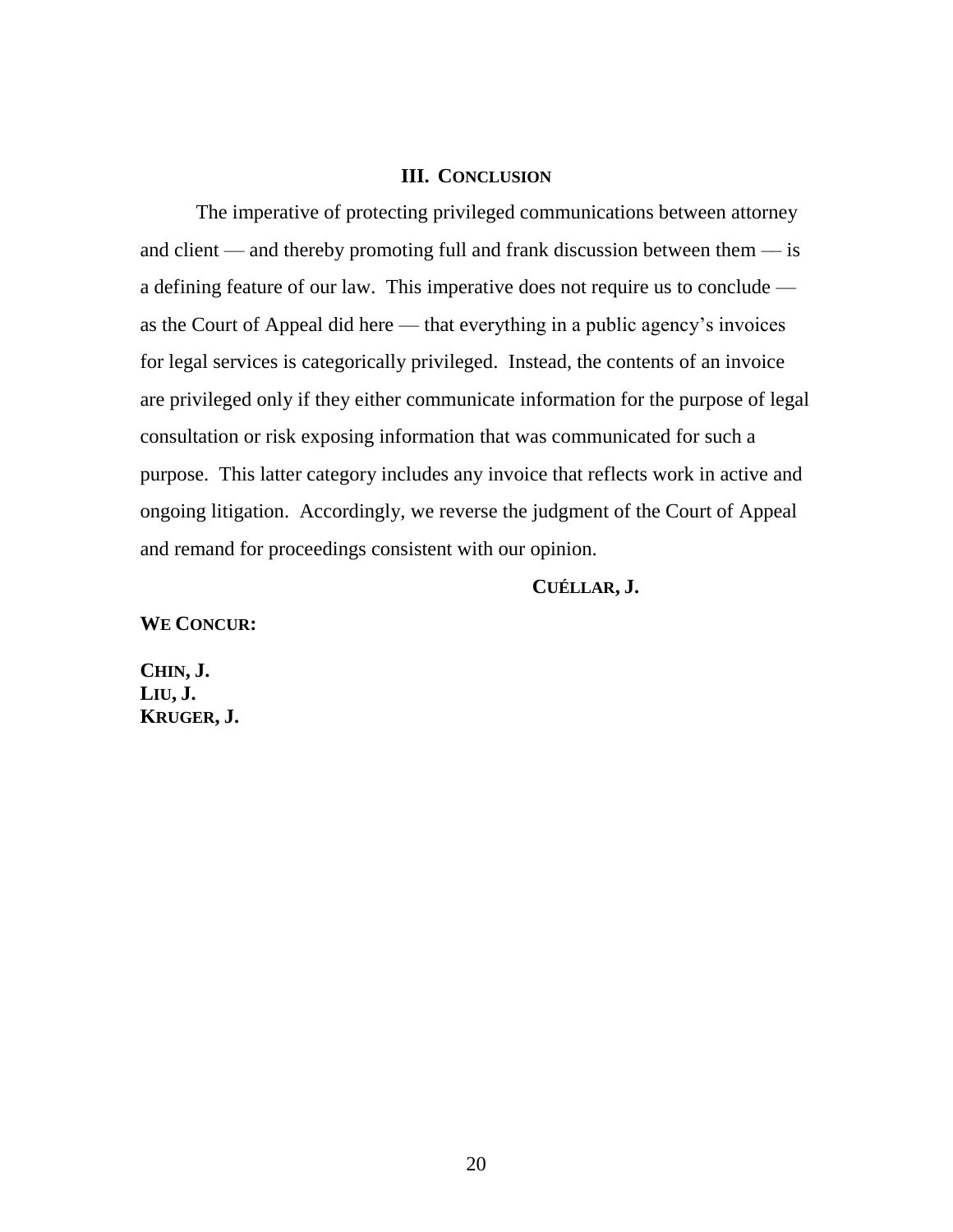### **DISSENTING OPINION BY WERDEGAR, J.**

The importance of the attorney-client evidentiary privilege to the proper functioning of the legal system in this state cannot be overstated. "The attorneyclient privilege has been a hallmark of Anglo-American jurisprudence for almost 400 years. [Citations.] The privilege authorizes a client to refuse to disclose, and to prevent others from disclosing, confidential communications between attorney and client. (Evid. Code, § 950 et seq.) Clearly, the fundamental purpose behind the privilege is to safeguard the confidential relationship between clients and their attorneys so as to promote full and open discussion of the facts and tactics surrounding individual legal matters. [Citation.] In other words, the public policy fostered by the privilege seeks to insure 'the right of every person to freely and fully confer and confide in one having knowledge of the law, and skilled in its practice, in order that the former may have adequate advice and a proper defense.' ‖ (*Mitchell v. Superior Court* (1984) 37 Cal.3d 591, 599, fn. omitted.) ―Although exercise of the privilege may occasionally result in the suppression of relevant evidence, the Legislature of this state has determined that these concerns are outweighed by the importance of preserving confidentiality in the attorneyclient relationship." *(Ibid.)* 

With today's decision, a majority of the court undermines this pillar of our jurisprudence, finding legal invoices sent from a law firm to its client, although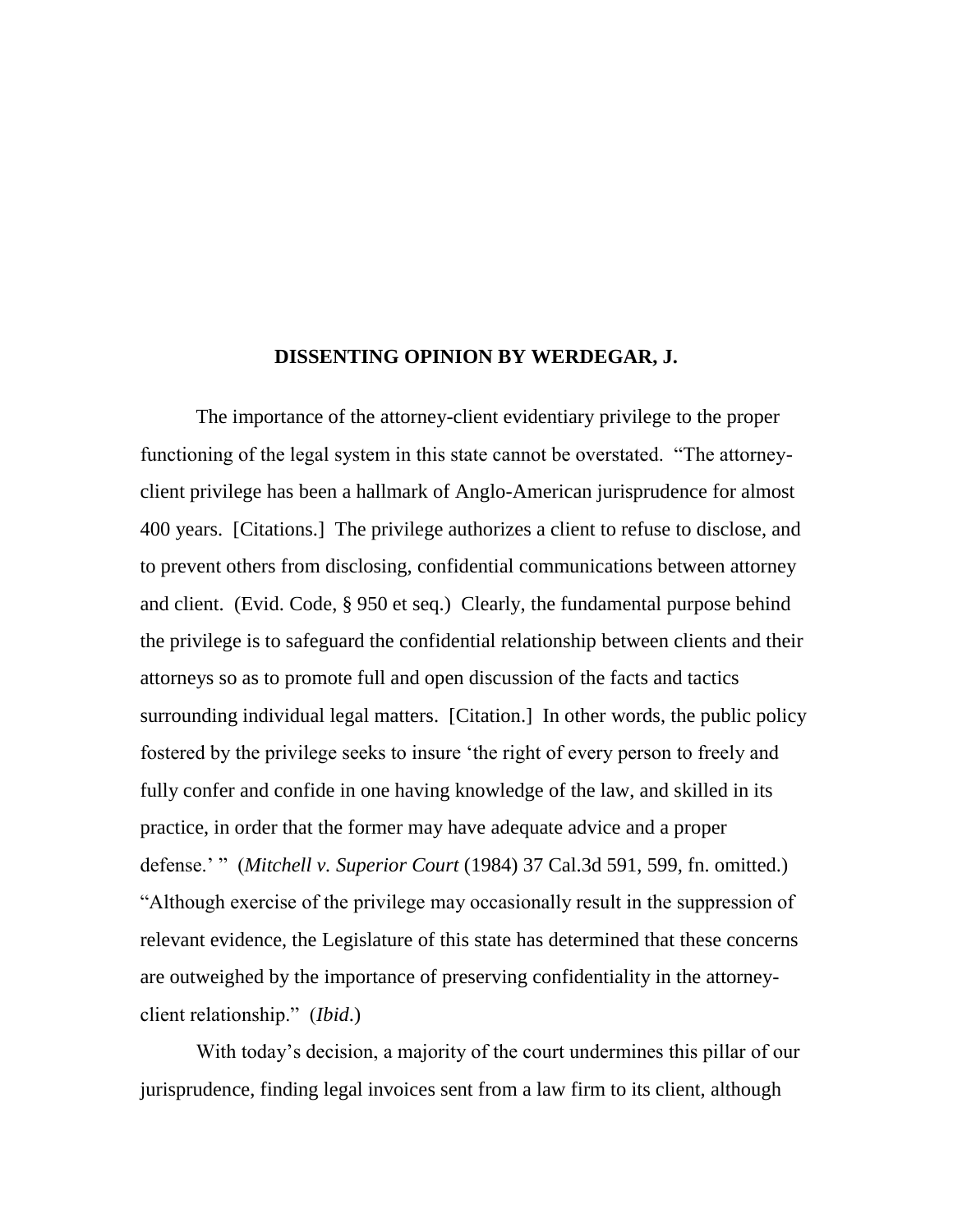initially protected by the attorney-client privilege, may lose such protection once the subject litigation is concluded. This conclusion finds no support in the plain meaning of the words of the attorney-client privilege as set forth in Evidence Code section 954,**1** and are in fact contrary to a recent decision by this court interpreting the scope of the privilege. I respectfully dissent.

### **I.**

The attorney-client privilege is set forth in section 954 and provides in pertinent part that a "client, whether or not a party, has a privilege to refuse to disclose, and to prevent another from disclosing, a confidential communication between client and lawyer  $\dots$ ." The phrase " 'confidential communication between client and lawyer' " is, as relevant here, defined in section 952 as ―information transmitted between a client and his or her lawyer in the course of that relationship and in confidence . . . and includes a legal opinion formed and the advice given by the lawyer in the course of that relationship." No question exists that the invoices at issue in this case comprise "information transmitted" between a law firm and its client, the Los Angeles County Board of Supervisors,**2** that the

 $\overline{a}$ 

**<sup>1</sup>** All statutory references are to the Evidence Code unless otherwise stated.

**<sup>2</sup>** Although we may presume for purposes of argument the fee invoices considered here do not include a "legal opinion formed" or "advice given" within the course of that relationship, section 952's use of the term "includes" means that the scope of the privilege is *not limited* to legal opinions and advice. " '[I]ncludes' [is] ordinarily a term of enlargement rather than limitation.‖ (*Ornelas v. Randolph*  $(1993)$  4 Cal.4th 1095, 1101.) "The 'statutory definition of a thing as "including" certain things does not necessarily place thereon a meaning limited to the inclusions.' " (*Flanagan v. Flanagan* (2002) 27 Cal.4th 766, 774.) The majority does not dispute that the attorney-client privilege covers more than just legal opinions and advice, but nevertheless asserts language in various sub-clauses of section 952 mean the attorney-client privilege covers only "communications that bear some relationship to the provision of legal consultation." (Maj. opn., *ante*,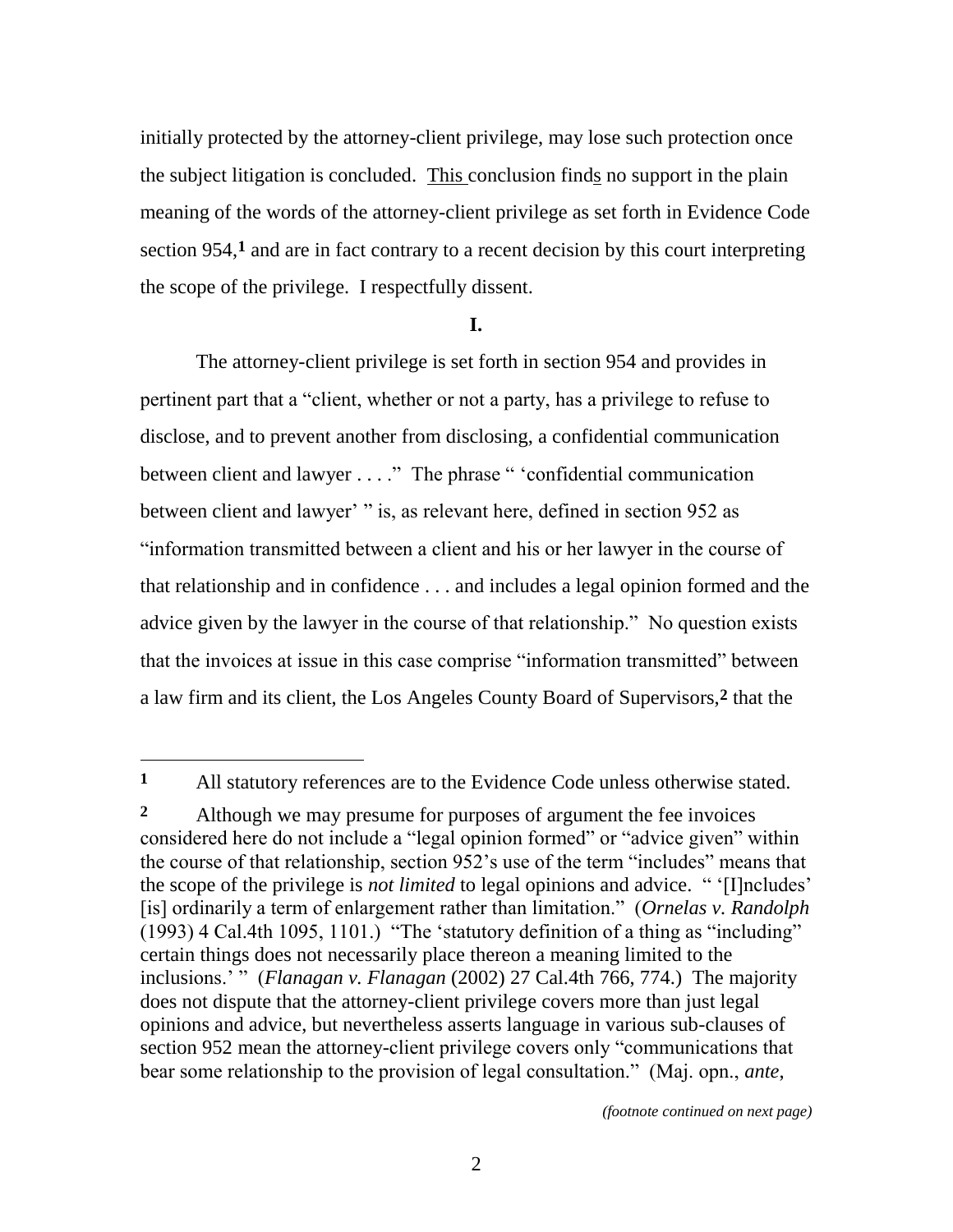information was generated within the course of the attorney-client relationship, and that the invoices were prepared and transmitted in confidence. As such, the invoices are privileged, and thus not subject to disclosure under the Public Records Act. (Gov. Code, § 6254, subd. (k).)**3**

The majority reaches a different conclusion by embellishing the words of the statutory privilege to discover a heretofore hidden meaning. According to the majority, the "key question" is: "Would treating invoices as sometimes nonprivileged *undermine the fundamental purpose* of the attorney-client privilege?‖ (Maj. opn., *ante*, at p. 9, italics added.) The opinion then reasons the privilege protects only those "communications between attorney and client *made for the purpose of seeking or delivering the attorney's legal advice or representation.*" (*Ibid.*, italics added.) Therefore, concludes the majority, "the privilege does not apply to every single communication transmitted confidentially between lawyer and client. Rather, the heartland of the privilege protects those communications *that bear some relationship to the attorney's provision of legal consultation*.‖ (*Id*. at p. 10, italics added.)

*(footnote continued from previous page)*

l

p. 10.) As I explain, *post*, this interpretation of sections 954 and 952 is far too narrow and contrary to existing authority.

**3** Government Code section 6254, subdivision (k) states that the Public Records Act does not require disclosure of the following records: "Records, the disclosure of which is exempted or prohibited pursuant to federal or state law, including, but not limited to, *provisions of the Evidence Code relating to privilege.*" (Italics added.) "By its reference to the privileges contained in the Evidence Code, therefore, the Public Records Act has made the attorney-client privilege applicable to public records.‖ (*Roberts v. City of Palmdale* (1993) 5 Cal.4th 363, 370.)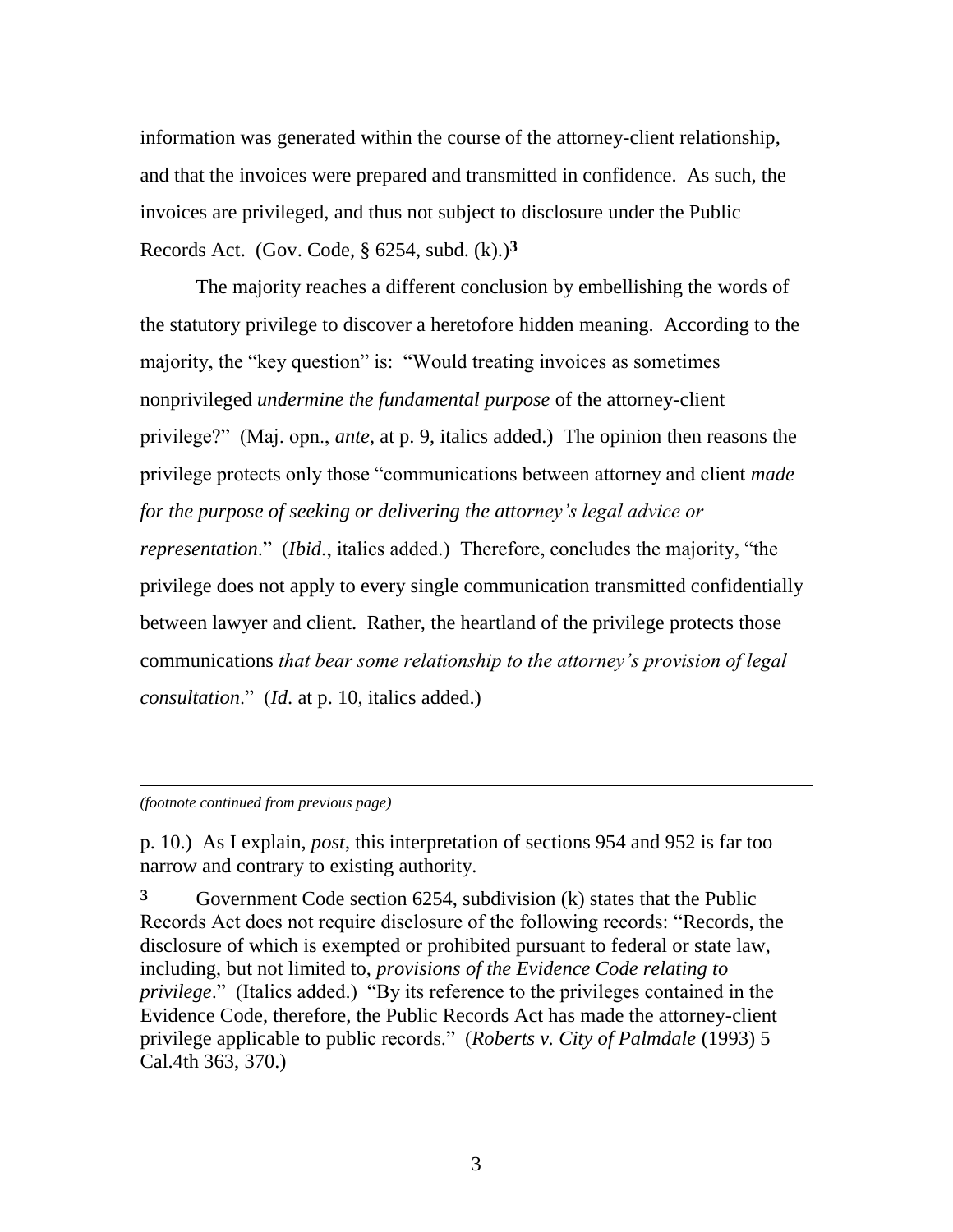The majority's decision to add consideration of a communication's purpose as an additional, nonstatutory element to the Legislature's definition of a ―confidential communication‖ is unsupported in law. Absent those rare situations in which the attorney-client privilege facilitates a person's constitutional rights under the Sixth Amendment,**4** the evidentiary privilege at issue in this case is statutory only. As we have recognized, "[o]ur deference to the Legislature is particularly necessary when we are called upon to interpret the attorney-client privilege, because the Legislature has determined that evidentiary privileges shall be available only as defined by statute. (Evid. Code, § 911.) Courts may not add to the statutory privileges except as required by state or federal constitutional law [citations], *nor may courts imply unwritten exceptions to existing statutory privileges*.‖ (*Roberts v. City of Palmdale*, *supra*, 5 Cal.4th at p. 373, italics added.) As the California Law Revision Commission has commented, "privileges" are not recognized in the absence of statute," and "[t]his is one of the few instances where the Evidence Code precludes the courts from elaborating upon the statutory scheme." (Cal. Law Revision Com. com., 29B pt. 3A West's Ann. Evid. Code, foll. § 911, at p. 219.)

This court recently spoke to the scope of the attorney-client privilege in *Costco Wholesale Corp. v. Superior Court* (2009) 47 Cal.4th 725 (*Costco*). In *Costco*, the issue, as in the instant case, concerned a communication between a lawyer and client that arguably contained both confidential information (in the form of legal opinions) and nonconfidential information (such as facts obtained

**<sup>4</sup>** See, e.g., *Barber v. Municipal Court* (1979) 24 Cal.3d 742, 751 ("if an accused is to derive the full benefits of his [constitutional] right to counsel, he must have the assurance of confidentiality and privacy of communication with his attorney‖), relying on *Fisher v. United States* (1976) 425 U.S. 391, 403.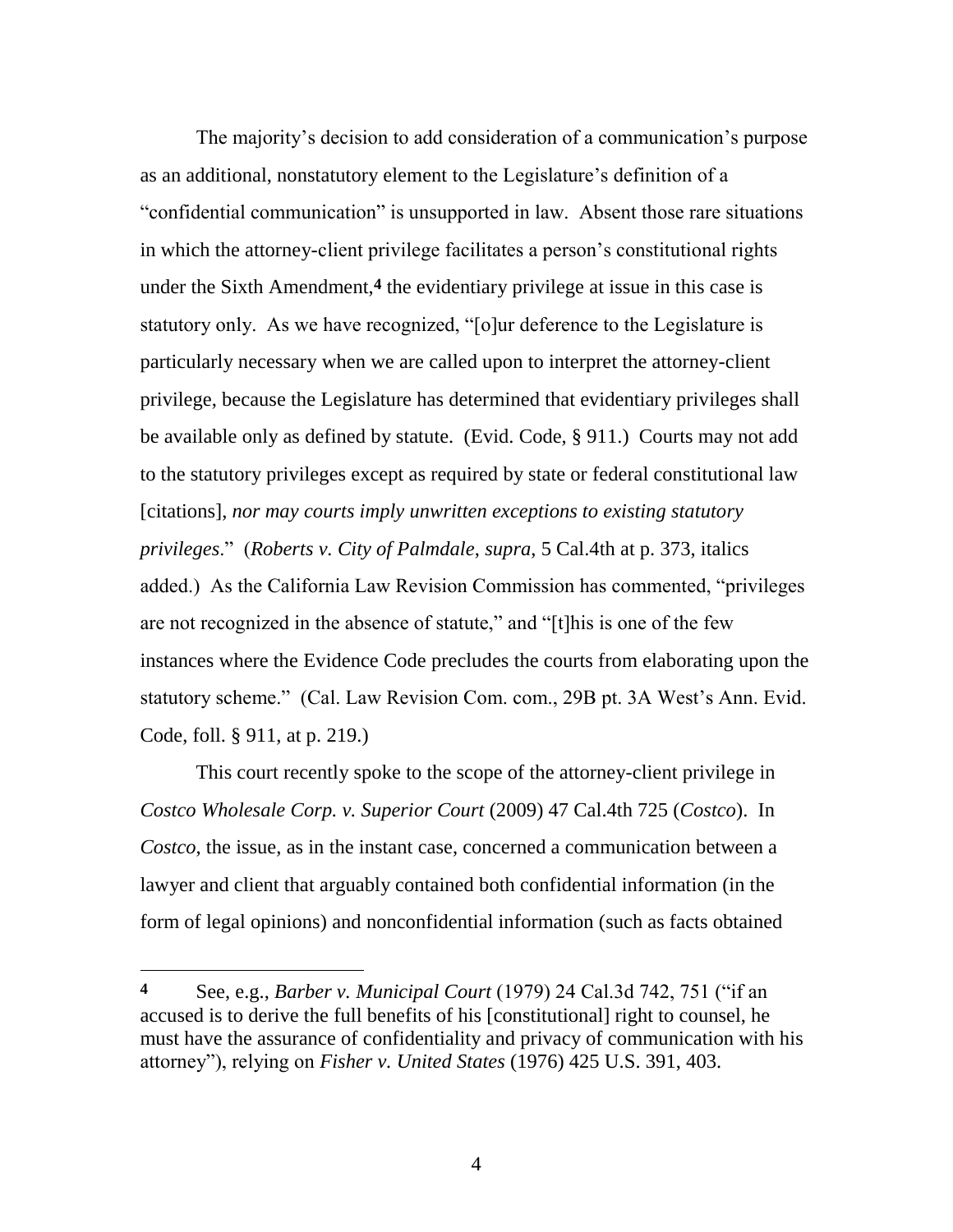from witnesses). The *Costco* plaintiffs contended they were entitled to discovery of the nonprivileged portions of a letter legal counsel sent to the defendant. Interpreting sections 952 and 954, this court unanimously rejected the claim, explaining that "[t]he attorney-client privilege attaches to a confidential communication between the attorney and the client and bars discovery of the communication *irrespective of whether it includes unprivileged material*. As we explained in *Mitchell v. Superior Court, supra,* 37 Cal.3d at page 600: '[T]he privilege covers the transmission of documents which are available to the public, and not merely information in the sole possession of the attorney or client. In this regard, *it is the actual fact of the transmission which merits protection*, since discovery of the transmission of specific public documents might very well reveal the transmitter's intended strategy.' " (*Costco*, *supra*, at p. 734, italics added.) Further, " '[n]either the statutes articulating the attorney-client privilege nor the cases which have interpreted it make any differentiation between "factual" and "legal" information.' " *(Ibid.)* 

The majority seemingly embraces the notion that courts may parse a legal communication to permit disclosure of those parts that were not "made for the purpose of legal consultation" (maj. opn., *ante*, at p. 13), but strains to distinguish *Costco*, *supra*, 47 Cal.4th 725, unconvincingly suggesting that when an attorney bills a client for legal services rendered, he or she steps outside the role of a lawyer and into the role of accountant. (Maj. opn., *ante*, p. 12 ["the relationship" evokes an arm's-length transaction between parties in the market for professional services more than it does the diligent but discreet conveyance of facts and advice that epitomizes the bond between lawyer and client".) Accordingly, reasons the majority, legal billing invoices may fall outside the protection of the attorneyclient privilege because they "are not made for the purpose of legal consultation." (*Id.*, at p. 13.) But this is not a situation in which an attorney is acting as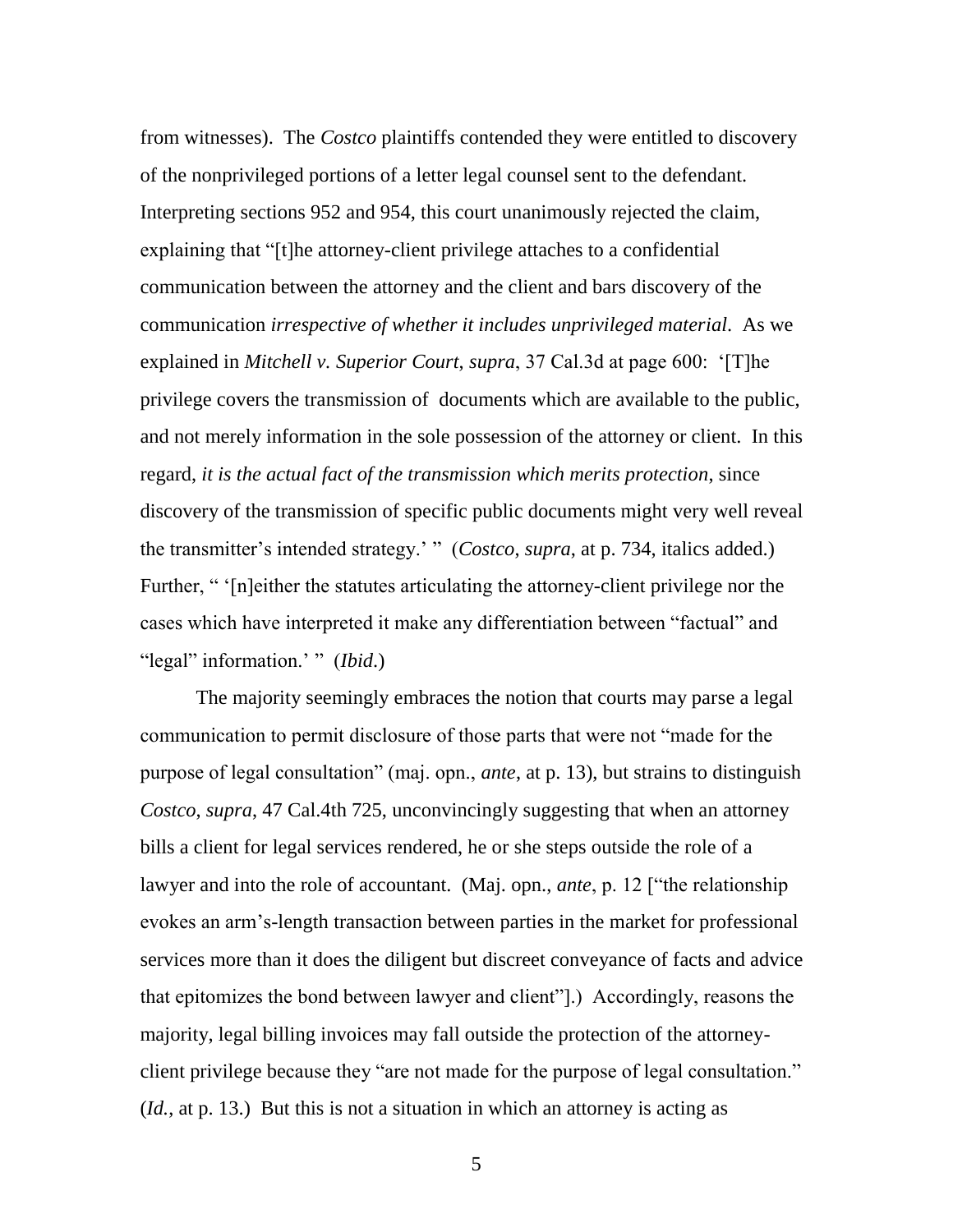something other than a legal representative, such as a real estate agent or business advisor; the invoice in question was for legal services rendered.

More to the point, the majority's line of analysis ignores the core reasoning of *Costco* that section 954 prohibits courts from parsing a communication between lawyer and client in order that those parts not involving a legal opinion or advice can be disclosed. As *Costco* explained, despite what might be the dominant purpose of a communication, "when the communication is a confidential one between attorney and client, *the entire communication, including its recitation or summary of factual material, is privileged*.‖ (*Costco, supra,* 47 Cal.4th at p. 736, italics added.) *Costco*'s analysis, applied here, leads inexorably to the conclusion that the legal invoices at issue are privileged under sections 952 and 954.**5**

Even more pernicious than the majority's improper addition of a nonstatutory prerequisite to the attorney-client privilege, and its unconvincing attempt to distinguish *Costco*, *supra*, 47 Cal.4th 725, is its suggestion that the protective scope of the privilege somehow wanes with the termination of the subject litigation. Thus, the majority opines that "[w]hen a legal matter remains pending and active, the privilege encompasses everything in an invoice—

**<sup>5</sup>** To the extent the majority relies on former Chief Justice George's concurring opinion in *Costco* (maj. opn, *ante*, at pp. 13–14), it mischaracterizes his views. (*Costco*, *supra*, 47 Cal.4th at pp. 741–744 conc. opn. of George, C. J.). In a separate opinion, former Chief Justice George distinguished the situation in which information is transmitted between the client and the lawyer in the course of the attorney-client relationship, which information is privileged, from the situation in which information is communicated to an attorney outside the context of an attorney-client relationship, which information is unprivileged. "[A] communication in the context of section 952 need not concern litigation; rather it suffices that the communication consist of information transmitted between the client and the lawyer *within the scope* of the attorney-client relationship." (*Id.* at p. 743 (conc. opn. of George, C. J.).)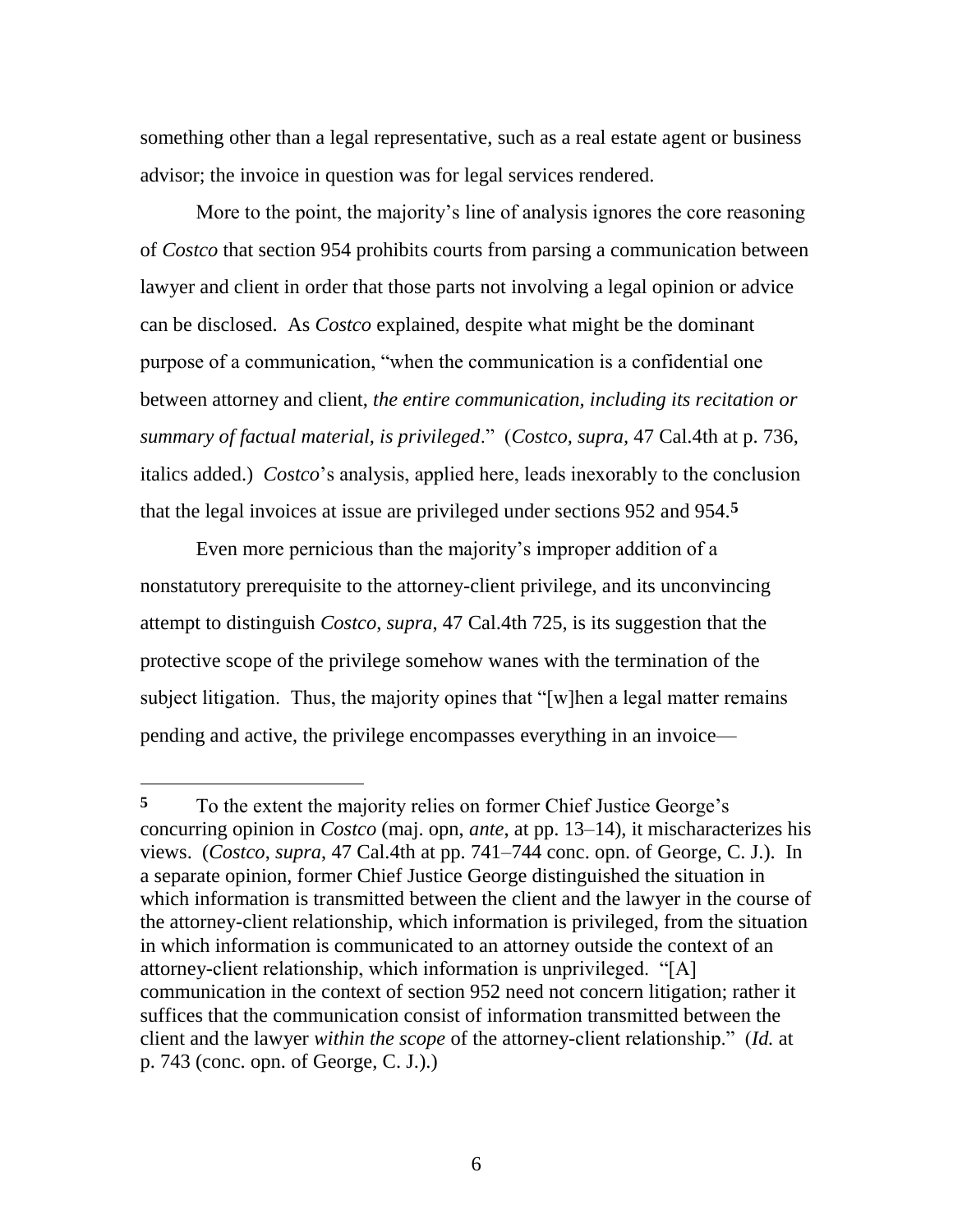including the amount of aggregate fees." (Maj. opn., *ante*, at p. 15.) But the majority then suggests a more limited rule of privilege may apply once the litigation ends, saying that "[t]he same may not be true for fee totals in legal matters that concluded long ago." *(Ibid.)* That the majority fails to cite any language in sections 952 or 954 supporting such a rule is unsurprising, for nothing in the Evidence Code supports the notion that the reach of the attorney-client privilege is different for pending litigation versus legal matters that have concluded.

Indeed, legal authority is to the contrary. In *Littlefield v. Superior Court* (1982) 136 Cal.App.3d 477, a defendant in a criminal case sought a writ of mandate to force his codefendant to testify and reveal confidential conversations he had with his lawyer, the Los Angeles County Public Defender. (It was the defendant's contention the public defender had disclosed facts about the alleged murders to the codefendant, which allowed him to fabricate testimony detrimental to the defendant.) Although the defendant acknowledged the communications were presumptively protected by the attorney-client privilege, he argued "that privilege may be deemed attenuated because the attorney/client relationship is ‗near an end.' ‖ (*Id*. at p. 481.) The appellate court properly disagreed, explaining that "the attorney/client privilege continues even after the end of threat of punishment" (*id.* at p. 482), and that "[n]othing in the statutes controlling the privilege suggests it is to be limited or diminished in importance as a function of the continuance of the relationship that existed at the time of the confidential communications herein sought" *(ibid.)*. In other words, the protective power of the attorney-client privilege is not reduced simply because the attorney-client relationship has ended or is about to end. (Cf. *HLC Properties, Ltd. v. Superior Court* (2005) 35 Cal.4th 54, 66 [attorney-client privilege continues to protect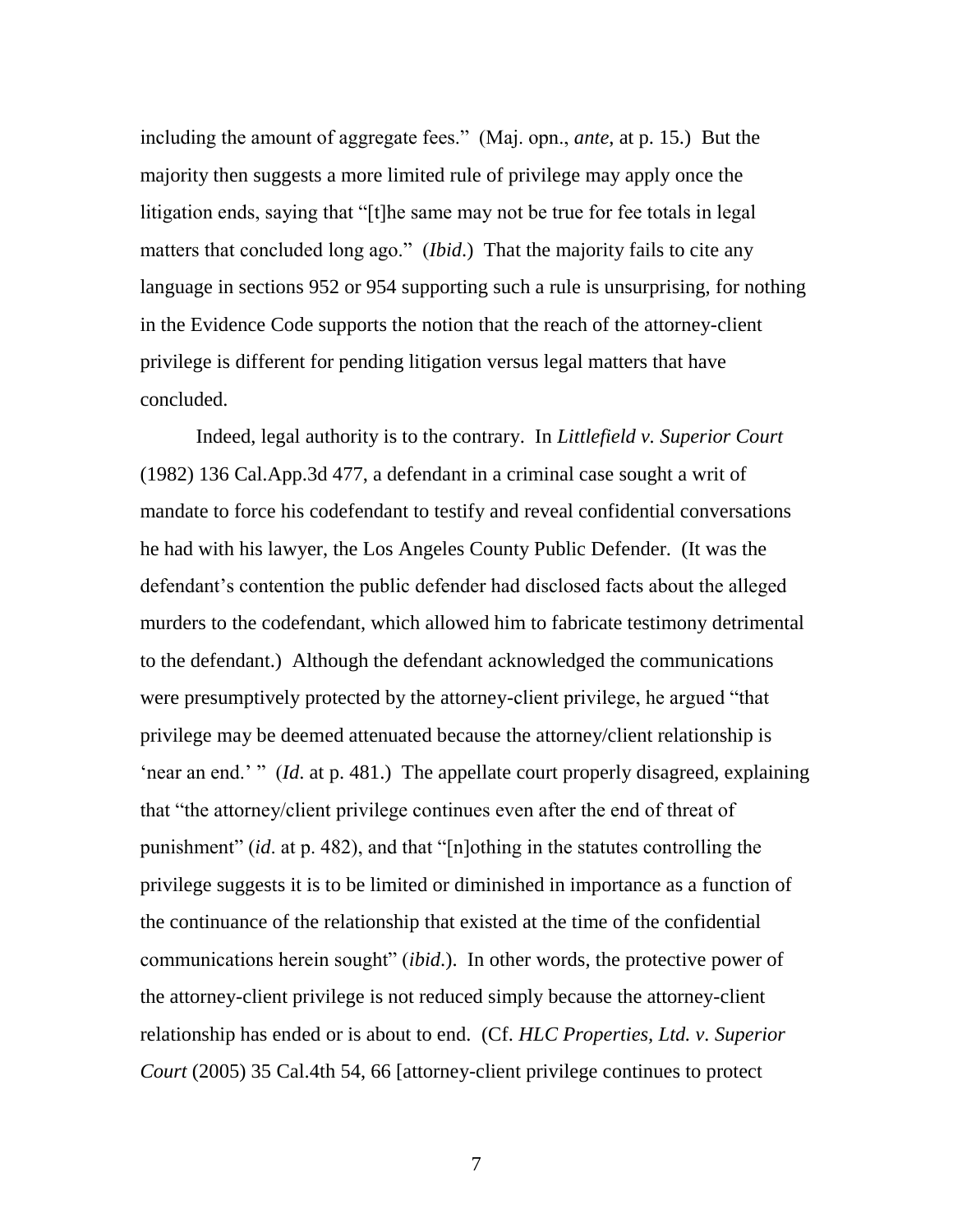covered communications until no person or entity exists who is statutorily authorized to assert it].)

Secondary sources are even more pointed. The attorney-client privilege "attaches upon the initial consultation  $\ldots$  and continues beyond the end of the attorney-client relationship for so long as a 'holder' is in existence." (Vapnek et al., Cal. Practice Guide: Professional Responsibility (The Rutter Group 2003)  $\P$  7:265, p. 7–114 (Aug. 2016 Update).) "The right to claim the attorney-client privilege is not limited to the litigation or controversy in the course of which a protected communication was made. *It survives the termination of litigation* and continues even after the threat of liability or punishment has passed." (*Id.*, ¶ 7:269, p. 7–115, italics added.)

The majority's suggestion the protective power of the attorney-client privilege under section 954 "may not" (maj. opn., *ante*, at p. 15) continue to encompass all portions of a document that previously qualified as a "confidential" communication" under section 952 is mischievous in the extreme. Following today's decision, attorneys in this state must counsel their clients that confidential communications between lawyer and client, previously protected by the attorneyclient privilege, may be forced into the open by interested parties once the subject litigation has concluded. If a limiting principle applies to this new rule, it is not perceptible to me.**6**

 $\overline{a}$ 

**<sup>6</sup>** The majority confusingly asserts "the scope of the attorney-client privilege remains constant over time," but that, after an undetermined period of time, privileged ―*information* . . . takes on a different significance‖ (maj. opn., *ante*, p. 16, italics added), such that it can lose its confidential status. But if the scope of the privilege is constant over time, how information—once privileged nevertheless loses its protected status is unexplained by the majority. If the majority is saying that a court may refuse to recognize the privileged status of once-privileged information if it determines the information is no longer of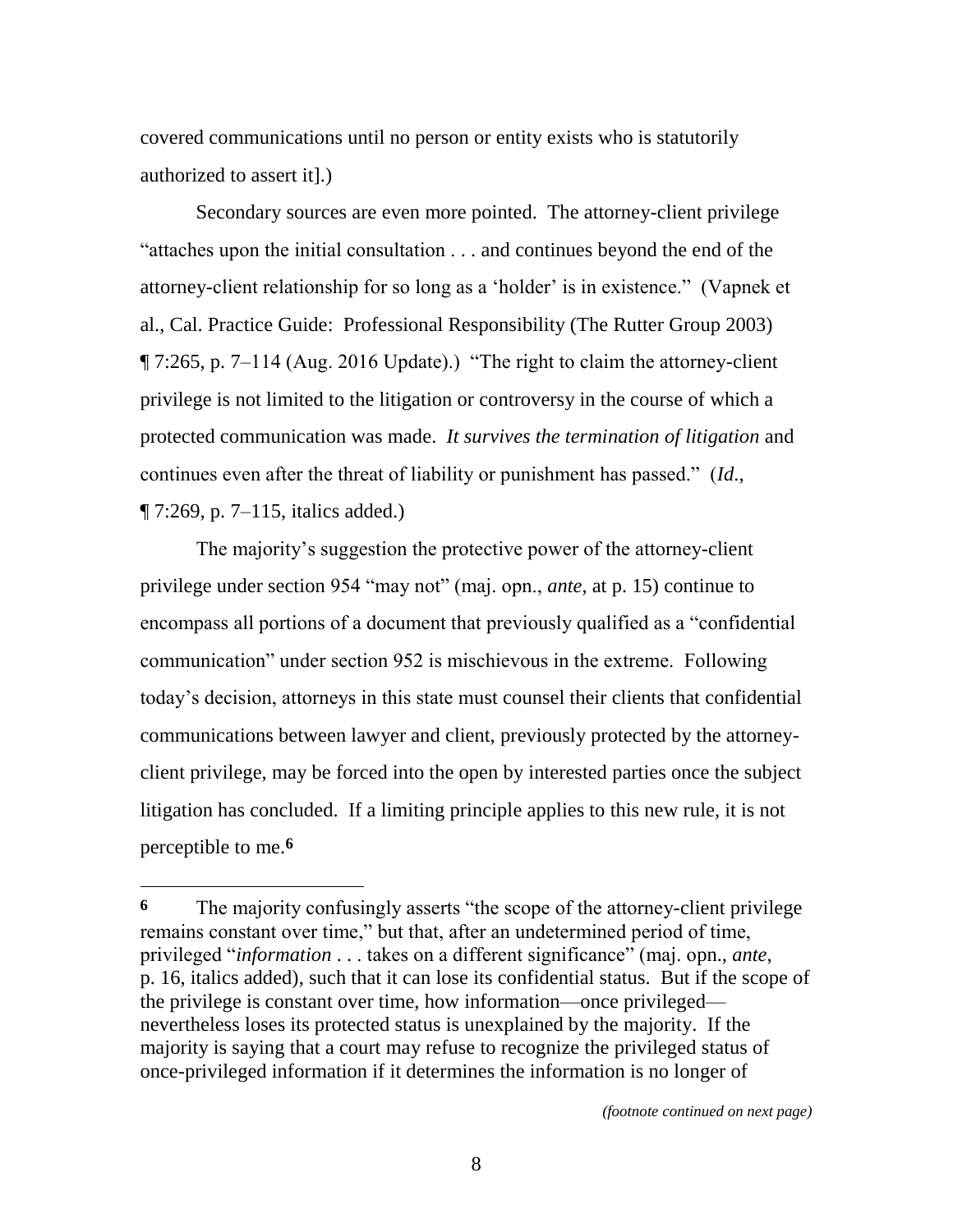Nor is it any saving grace that "disclosure of billing invoices is the norm in the federal courts in California, where ‗[f]ee information is generally not privileged.' " (Maj. opn, *ante*, at p. 18.) Although by this argument the majority suggests that a strong weight of legal opinion backing its views exists in the federal universe, such support is ephemeral. The cases cited by the majority rely on Federal Rule of Evidence 501, which simply incorporates federal common law.**7** By contrast, the scope of the attorney-client privilege in California state courts is governed by the detailed and specific definition of a "confidential" communication" as set forth in section 952. The majority's comparison of apples to oranges is thus unpersuasive.

**II.**

As noted above, the conclusion reached by the majority today is inconsistent with our interpretation of section 952 in *Costco*, *supra*, 47 Cal.4th 725. But even setting *Costco* aside, this court is simply not free to add elements and prerequisites to a statutory rule of evidentiary privilege. Whether it might be

 $\overline{\phantom{a}}$ *(footnote continued from previous page)*

strategic value to a litigant, I disagree, and further observe the majority cites no authority for this remarkable position.

**7** Rule 501 of the Federal Rules of Evidence (28 U.S.C.) states in pertinent part: "The common law—as interpreted by United States courts in the light of reason and experience—governs a claim of privilege unless any of the following provides otherwise:

- the United States Constitution;
- a federal statute; or
- rules prescribed by the Supreme Court."

But the same rule goes on to suggest the primacy of state law rules of privilege, providing that, ―in a civil case, *state law governs privilege regarding a claim or defense for which state law supplies the rule of decision*.‖ (*Ibid*., italics added.)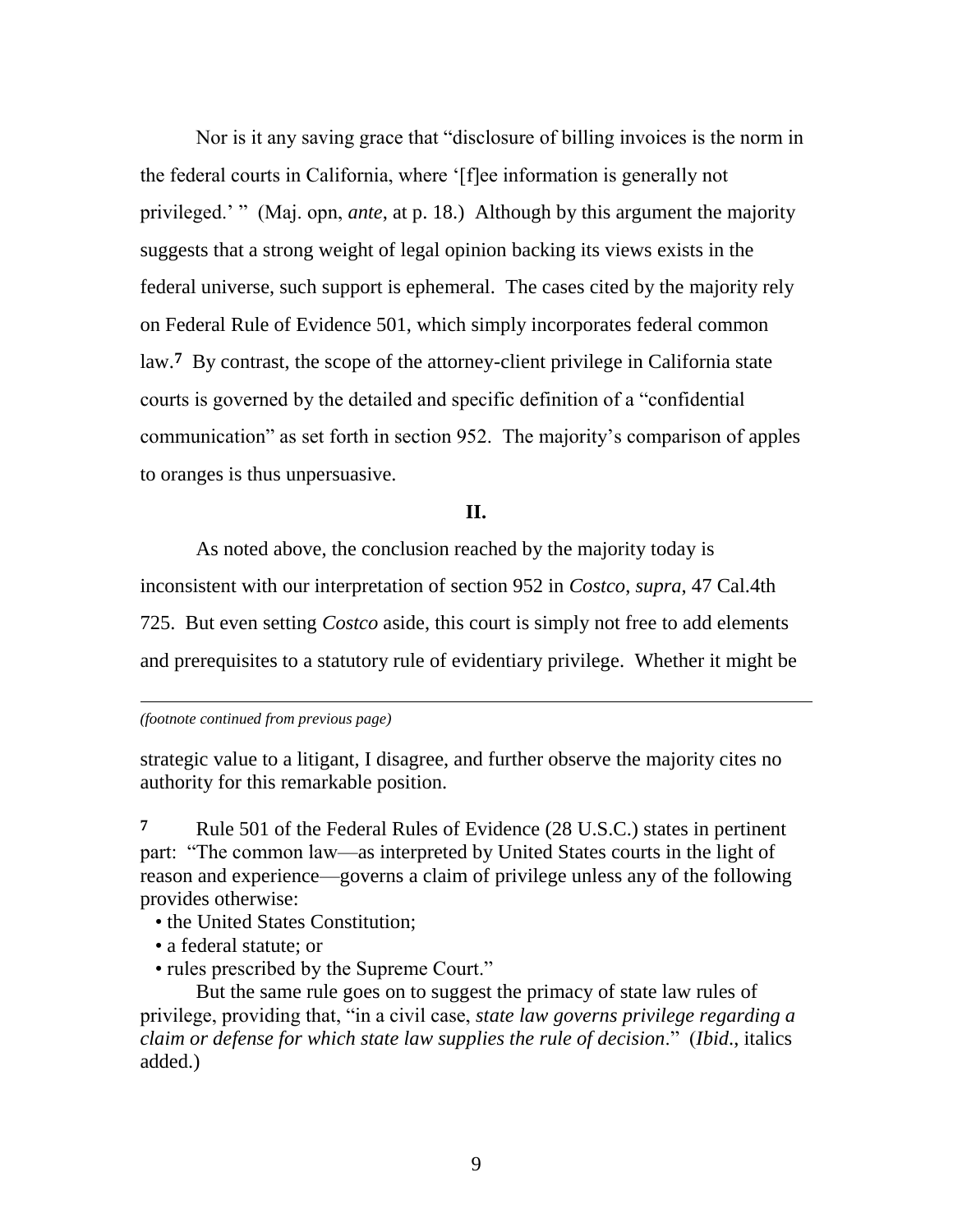wise policy to find a "confidential communication" within the meaning of section 952 must be one "made for the purpose of seeking or delivering the attorney's legal advice or representation" (maj. opn., *ante*, at p. 9), is a question more properly consigned to the discretion of the Legislature and not this court.

I dissent.

**WERDEGAR, J.**

**WE CONCUR:**

**CANTIL-SAKAUYE, C. J. CORRIGAN, J.**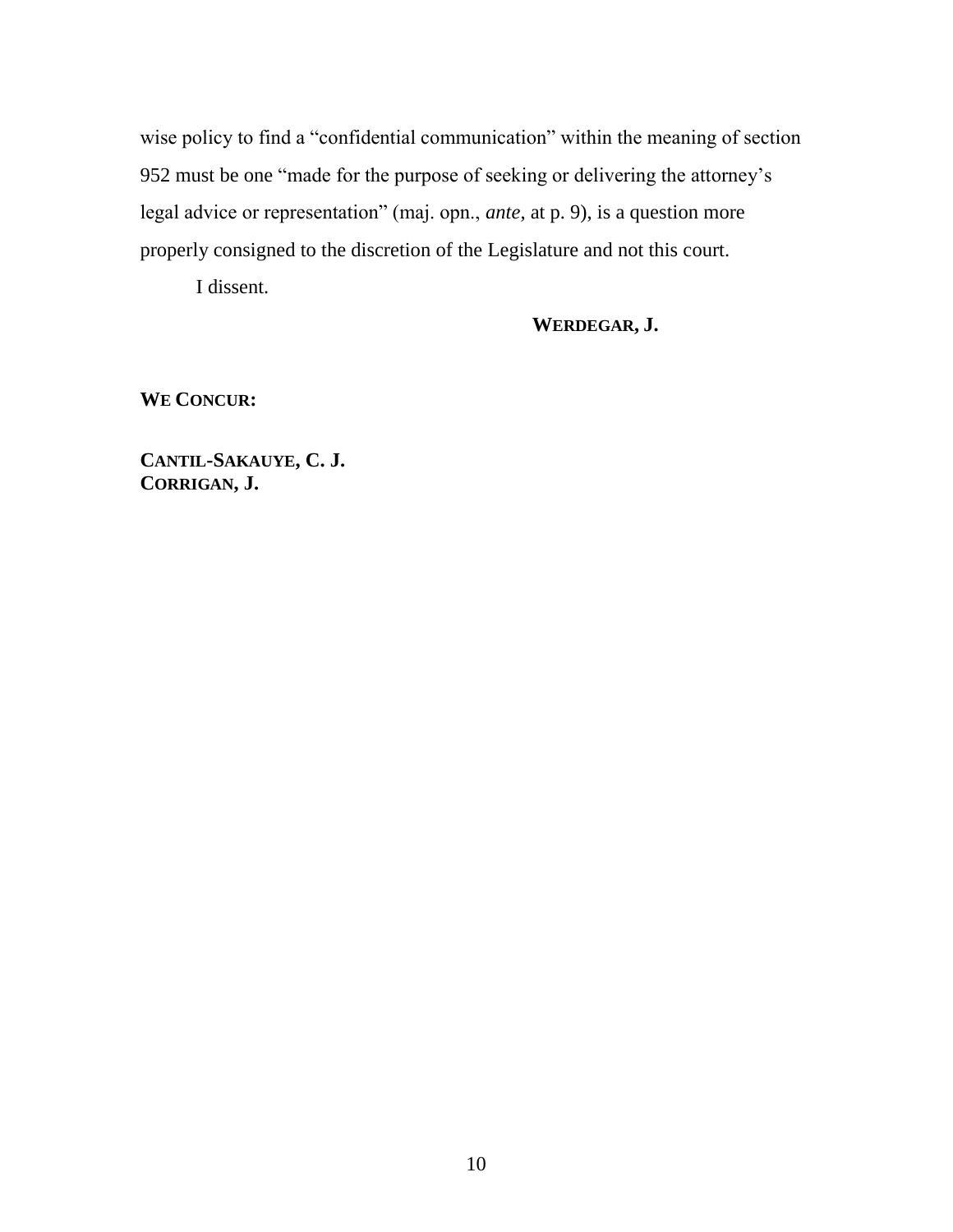*See last page for addresses and telephone numbers for counsel who argued in Supreme Court.*

**\_\_\_\_\_\_\_\_\_\_\_\_\_\_\_\_\_\_\_\_\_\_\_\_\_\_\_\_\_\_\_\_\_\_\_\_\_\_\_\_\_\_\_\_\_\_\_\_\_\_\_\_\_\_\_\_\_\_\_\_\_\_\_\_\_\_\_\_\_\_\_\_\_\_\_\_\_\_\_\_\_\_**

**\_\_\_\_\_\_\_\_\_\_\_\_\_\_\_\_\_\_\_\_\_\_\_\_\_\_\_\_\_\_\_\_\_\_\_\_\_\_\_\_\_\_\_\_\_\_\_\_\_\_\_\_\_\_\_\_\_\_\_\_\_\_\_\_\_\_\_\_\_\_\_\_\_\_\_\_\_\_\_\_\_\_**

**\_\_\_\_\_\_\_\_\_\_\_\_\_\_\_\_\_\_\_\_\_\_\_\_\_\_\_\_\_\_\_\_\_\_\_\_\_\_\_\_\_\_\_\_\_\_\_\_\_\_\_\_\_\_\_\_\_\_\_\_\_\_\_\_\_\_\_\_\_\_\_\_\_\_\_\_\_\_\_\_\_\_**

**Name of Opinion** Los Angeles County Board of Supervisors v. Superior Court

**Unpublished Opinion Original Appeal Original Proceeding Review Granted** XXX 235 Cal.App.4th 1154 **Rehearing Granted**

**Opinion No.** S226645 **Date Filed:** December 29, 2016

**Court:** Superior **County:** Los Angeles **Judge:** Luis A. Lavin

#### **Counsel:**

John F. Kratli, Mark J. Saladino and Mary C. Wickham, County Counsel, Roger H. Granbo, Assistant County Counsel, Jonathan McCaverty, Deputy County Counsel; Greines, Martin, Stein & Richland, Timothy T. Coates and Barbara W. Ravitz for Petitioners.

**\_\_\_\_\_\_\_\_\_\_\_\_\_\_\_\_\_\_\_\_\_\_\_\_\_\_\_\_\_\_\_\_\_\_\_\_\_\_\_\_\_\_\_\_\_\_\_\_\_\_\_\_\_\_\_\_\_\_\_\_\_\_\_\_\_\_\_\_\_\_\_\_\_\_\_\_\_\_\_\_\_\_**

Horvitz & Levy, Lisa Perrochet, Steven S. Fleischman and Jean M. Doherty for Association of Southern California Defense Counsel as Amicus Curiae on behalf of Petitioners.

Jennifer B. Henning for California State Association of Counties and League of California Cities as Amici Curiae on behalf of Petitioners.

Keith J. Bray; Dannis Woliver Kelley, Sue Ann Salmon Evans and William B. Tunick for Education Legal Alliance of the California School Boards Association as Amicus Curiae on behalf of Petitioners.

No appearance for Respondent.

Peter J. Eliasberg; Davis Wright Tremaine, Jennifer L. Brockett, Nicolas A. Jampol, Rochelle L. Wilcox, Colin D. Wells and Diana Palacios for Real Parties in Interest.

Reuben Raucher & Blum and Stephen L. Raucher for Beverly Hills Bar Association as Amicus Curiae on behalf of Real Parties in Interest.

Tom Myers and Arti Bhimani for AIDS Healthcare Foundation as Amicus Curiae on behalf of Real Parties in Interest.

Ram, Olson, Cereghino & Kopczynski and Karl Olson for Los Angeles Times Communications LLC, McClatchy Newspapers, Inc., Gannett, First Amendment Coalition, California Broadcasters Association and California Newspapers Publishers Associaiton as Amici Curiae on behalf of Real Parties in Interest.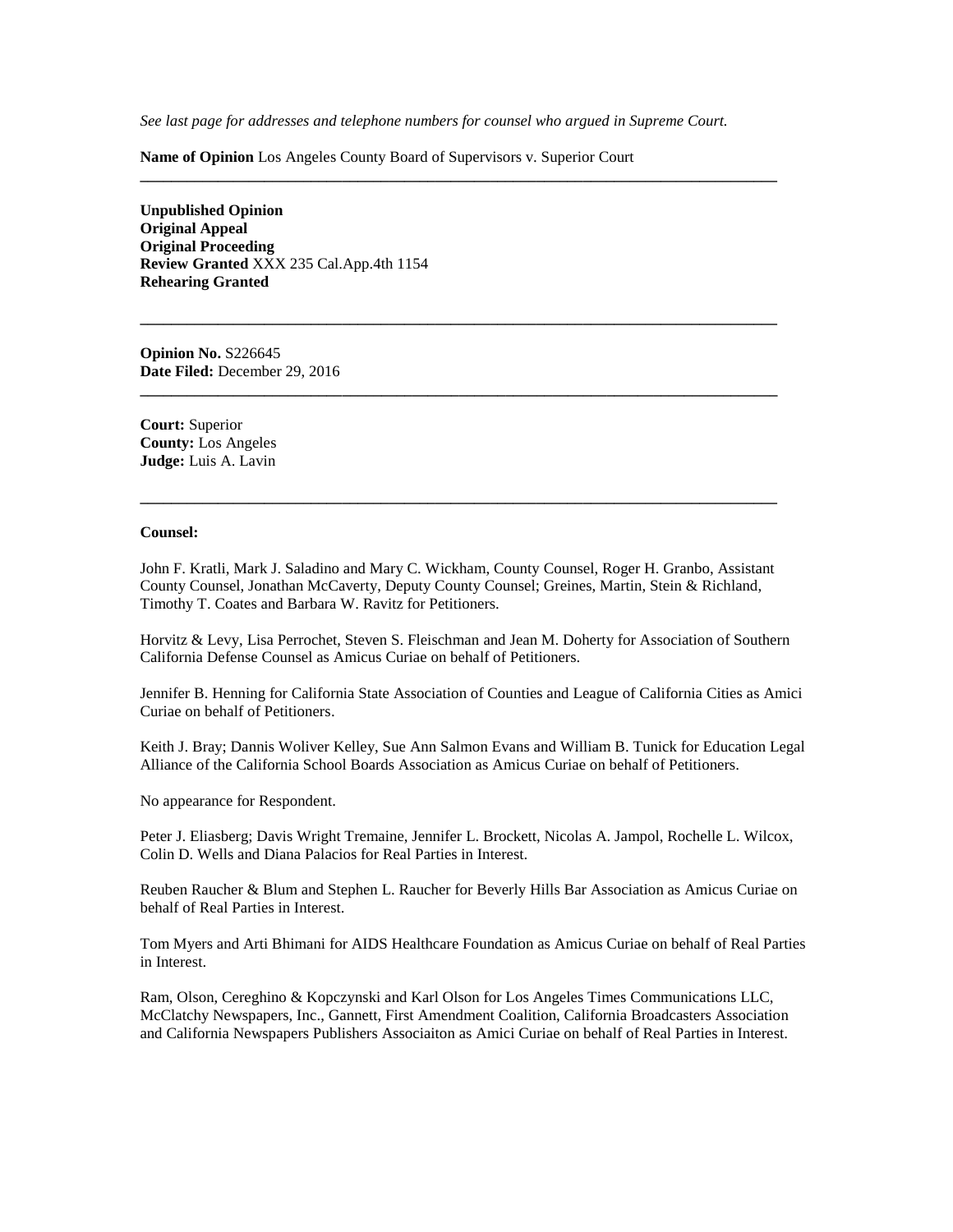### **Page 2 – S226645 – counsel continued**

#### **Counsel:**

Arthur S. Pugsley, Melissa Kelly; Joshua R. Purtle and Jaclyn H. Prange for Los Angeles Waterkeeper and Natural Resources Defense Council as Amici Curiae on behalf of Real Parties in Interest.

Law Office of Chad D. Morgan and Chad D. Morgan for Leane Lee and Coalition of Anaheim Taxpayers for Economic Responsibility as Amici Curiae on behalf of Real Parties in Interest.